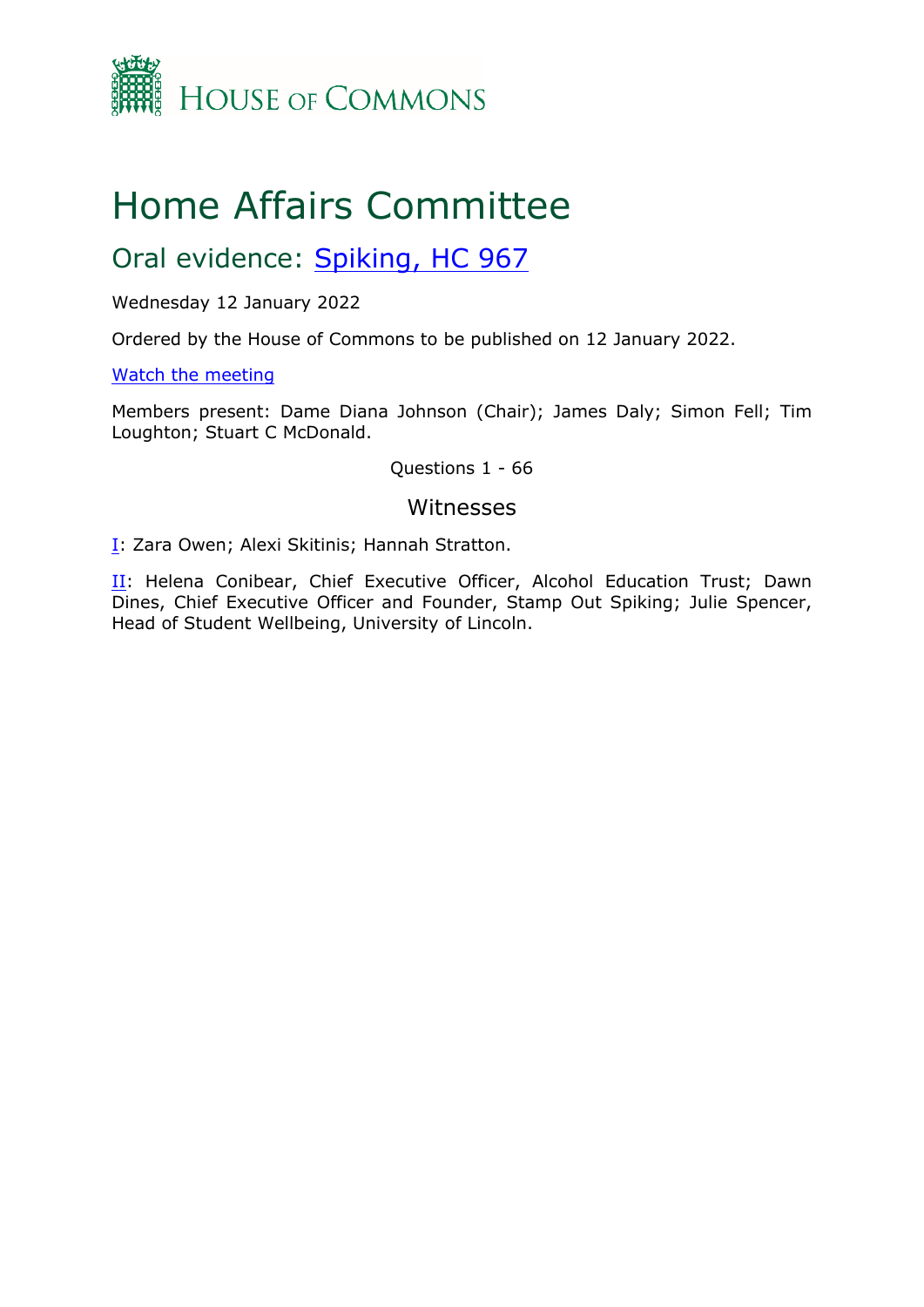

# <span id="page-1-0"></span>Examination of witnesses

Witnesses: Zara Owen, Alexi Skitinis and Hannah Stratton.

Q1 **Chair:** Good morning, everybody. Welcome to the first Home Affairs Select Committee meeting of 2022. Today, we are starting our inquiry into spiking, and this is the first evidence session of that inquiry. We are very pleased that we have two excellent panels this morning.

First of all, I welcome the first panel of witnesses. They are people with lived experience. Zara Owen is actually with us in the Committee Room. Welcome Zara. Alexi Skitinis is on Zoom and Hannah Stratton is also on Zoom. As we know from the last couple of years, IT does not always work as well as we would like it to. That is just to put you on notice that if anything goes wrong, please bear with us and we will do our best to sort it out.

A very big thank you to all three of you for coming along today and sharing your experiences with us. We are really very pleased to have the opportunity to hear directly from you, and to listen to what you have to say. If, at any stage, you want to take a break, please feel free to do that. We will take this at the pace that is most appropriate for you. Thank you again for spending time with us this morning.

What we would like to do as a Committee is give you three the opportunity to tell us what you want to say this morning. Perhaps I could start with you, Zara. Would you introduce yourself and tell us what you think the Committee needs to be aware of when looking at spiking, and what happened to you?

*Zara Owen:* My name is Zara. I am a student at the University of Nottingham. I am here to shed light on spiking via injection as that is what, unfortunately, happened to me a few months ago. Despite it being spread over the media with people's stories, more light needs to be shone on this growing horrid act. Reforms need to be implemented to stop this malicious act happening.

Q2 **Chair:** Do you want to say anything else about the particular circumstances of what happened to you?

*Zara Owen:* Yes. I was at a night club with my friends. I had not had much to drink that night. There was a specific time when I thought it was going to be like any old normal night out with my friends. I remember going to the club; going to the bar; going to the photo booth and toilets with them; and from then until being at home I have no memory of the entire event.

It is something that never happens to me. It gave me a feeling of scaredness and horror in the morning because I woke up with a really sharp, agonising pain in my leg which left me limping. I thought, "This is a bit strange. I don't know how this could have happened." When I touched that part of my leg, I found a pinprick mark. The pinprick mark was the epicentre of all the pain. That, combined with the lack of memory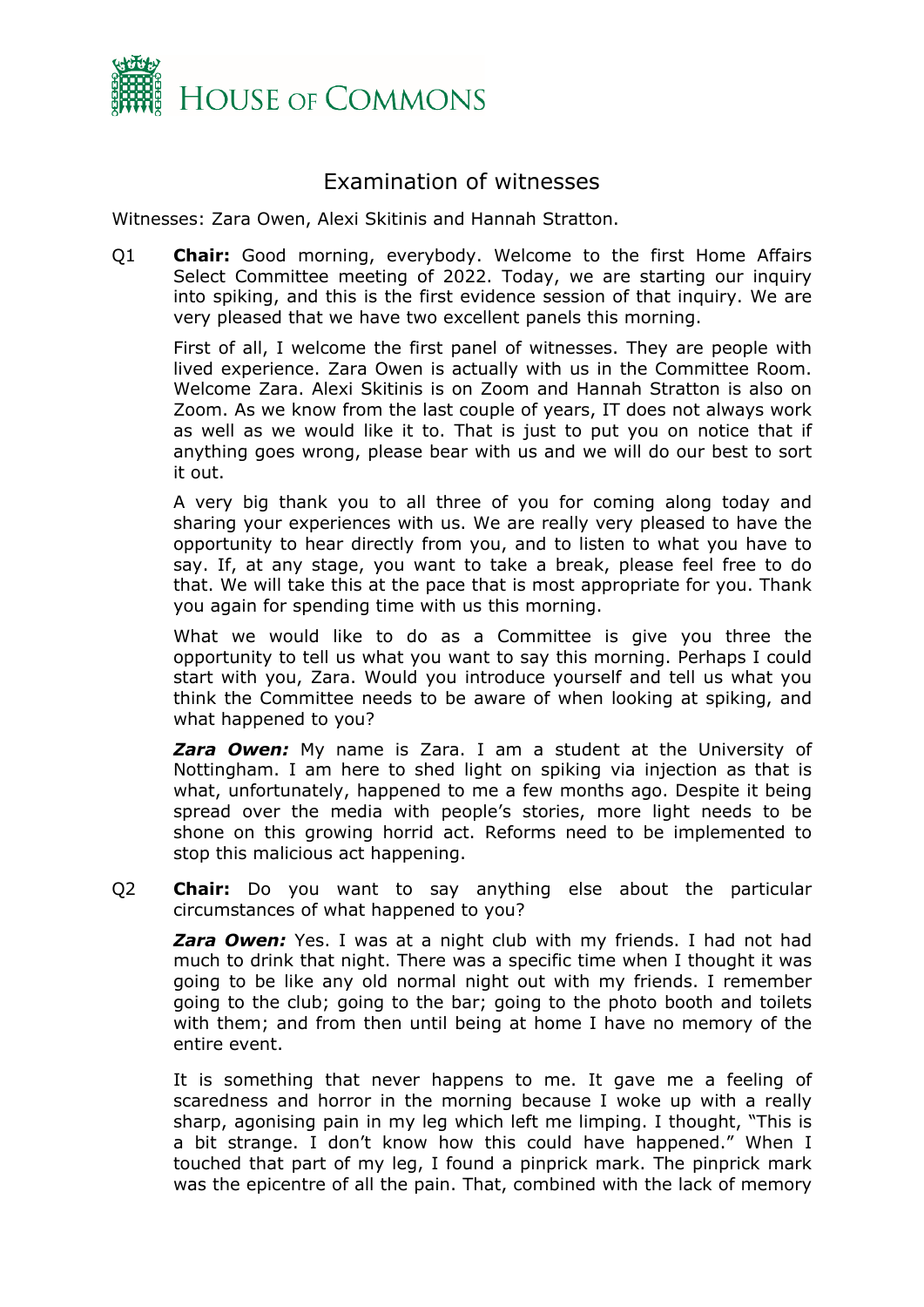

that I had, really confused me. As I had heard of people being spiked by injection, through social media and not through the news, I thought that could have happened to me.

Over time, I researched a little bit more and I thought, "Yes, this is what happened to me." It is a scary thing to admit to having had done to you because when you go out you protect yourself. You cover your bottles; you check your drinks; you never leave them unattended. The fact that somebody injected a narcotic into my body without me being aware is terrifying. When I go clubbing I have to keep aware of my surroundings and my friends' surroundings to see if anyone is acting a little bit maliciously or suspiciously at all. That is not what we should be doing on a night out. We should be enjoying ourselves. We should be having fun and letting our hair down, but with these added risks you cannot do that.

Q3 **Chair:** Thank you for that. I am sure we will want to ask you some further questions. Could I move on to Alexi? Would you like to introduce yourself and explain why you are before the Committee this morning and what happened to you, if you feel able to do that?

*Alexi Skitinis:* My name is Alexi. I am from south Wales. I was spiked on a trip to Las Vegas. It was a traumatic time, to be honest. I was with a colleague at the time. We were in one of the biggest nightclubs in Las Vegas. There was a group of people around us, mainly females, just talking because we were the two foreigners, I guess.

We were drinking. I think I was on my second drink of the night, and then they brought over a round of shots. We drank them and within 10 or 15 minutes I started to feel confused. My feet were going numb. I could not move my hands. When I say I could not move my hands, I actually could not make a fist. All of a sudden everything just became heightened. All my senses became heightened apart from my feeling. I could hear the music, but everything was really loud. I could not actually move my hands.

There was a booth on the dance floor. I came off the booth and hid myself. Obviously, I was scared because I was in a different country on my own. I went into the corner and I was there for about two hours, speaking to security and just trying to make myself come around.

I got separated from the colleague I was with, and I was on my own in Las Vegas for about six hours of the night. Then two or three days later I ended up in hospital, which obviously was a very scary time. I want to make people aware. I know that the majority of spikes are females, but anyone can be spiked at any time in any place. I want to shed light on that.

Q4 **Chair:** Thank you for that. Could I move on to Hannah? Could you introduce yourself and explain what happened to you, Hannah?

*Hannah Stratton:* My name is Hannah. I am from Newquay in Cornwall. I went out a few months ago to a very quiet bar which I specifically chose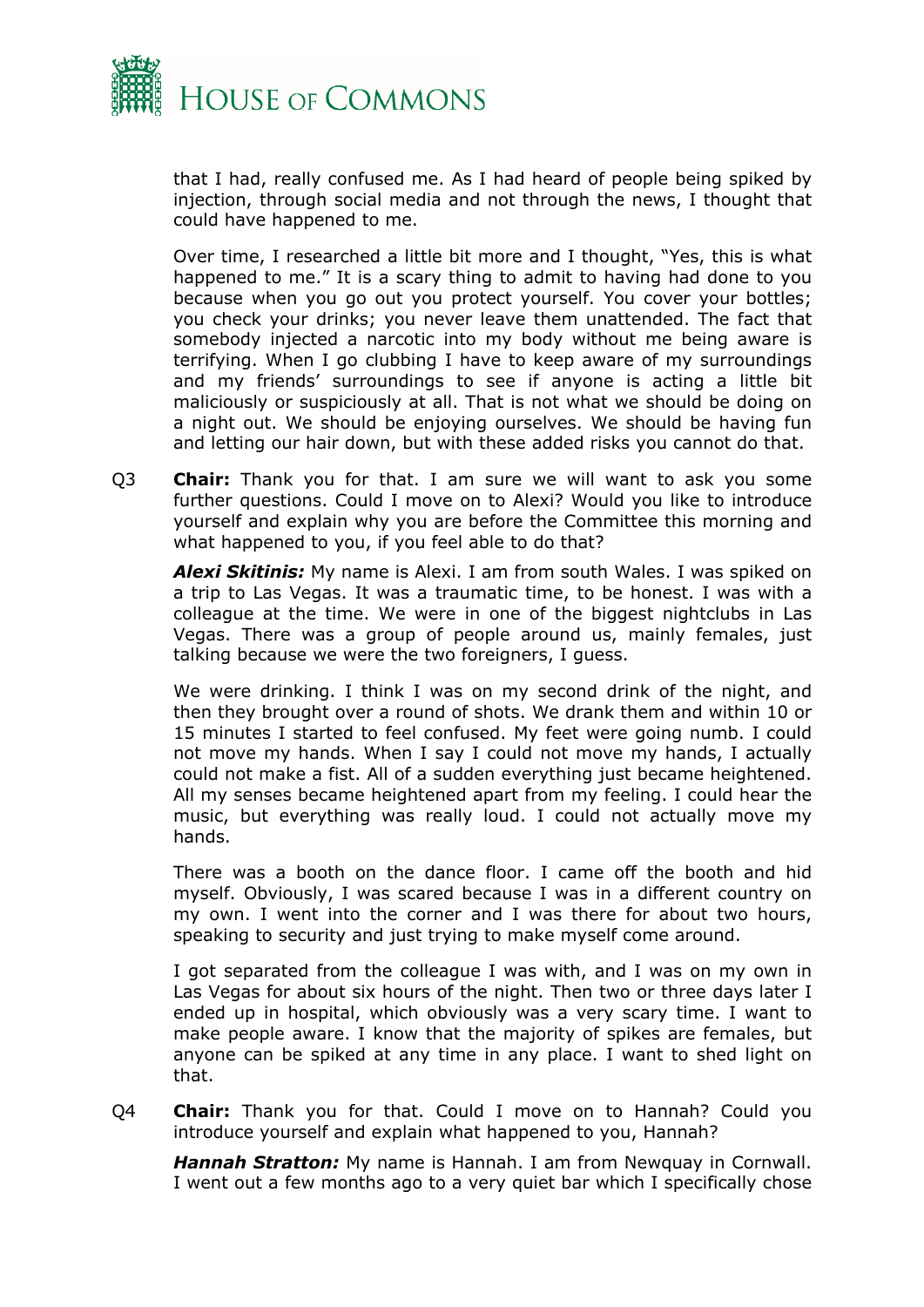

because I did not want to be in the busyness of Newquay in the late summer. My drink was drugged. I do not like to use the word "spiked" any more, although that is what I have always talked to my daughters about, because I do not think that I was spiked. I think my drink was drugged. I personally would like to move away from that term because I think it belittles the experience that so many people are going through.

I was sitting very happily in this very quiet little bar with two friends. I said, "I'm only going to have a couple of drinks because I've got a busy weekend." We were sitting talking, and then the next minute I had no ability to hold my upper body up at all. I just put my head on the table. I physically could not lift it up. I remember the top of my legs, predominantly, being just like lead. They were solid. I could not move at all.

I remember my friends saying things like, "Oh, it's okay, it happens to us all." I just kept on repeating over and over again how embarrassed I was. My other friend was saying, "Look, we'll get a taxi and get you home." I was saying, "I can't move. I cannot move out of here." This is all quite blurry and put together with things they have told me.

I was violently ill. It was so degrading. I was violently ill in the place where we were. They managed to get me out, literally holding either side of me to get me out, down the stairs and outside into a taxi. Then these are the bits that they have told me about. The taxi driver was really quite judgmental towards me. He thought that I was drunk, as I think is probably what happens in society. I think that needs to change. We need to be much more aware that this is so commonplace and offer assistance and support and not be judgmental with predisposed ideas.

My friends got me home, thank God. None of us had any idea at all that this had happened. I had no idea at all. It was not until the next day that I was trying to work it all out. I was with another friend and I was saying to her, "I'm just so embarrassed. I can't believe this happened. I only had a couple of drinks." Then she said, "I think your drinks have been spiked." The more that we talked and got involved with the people I went out with, we put two and two together and realised that is what had happened. It was overwhelming shame—so shameful that it had happened.

Q5 **Chair:** Thank you for telling us about that. Did you feel able to report it to anybody?

*Hannah Stratton:* No. I absolutely did not. I regret that. I am very aware of why I did not: first, because I doubted myself. All the time it was, "I had too much to drink; that's what it was. I had too much to drink." Even now, I can allow my head to think, "Yes, I had too much to drink." Then in a sane and rational moment you are like, "Absolutely not. There is just not a hope that I had had too much to drink at all. I am 51 years old. I have never behaved like that in my life, and I am not going to behave like it after a couple of glasses of wine."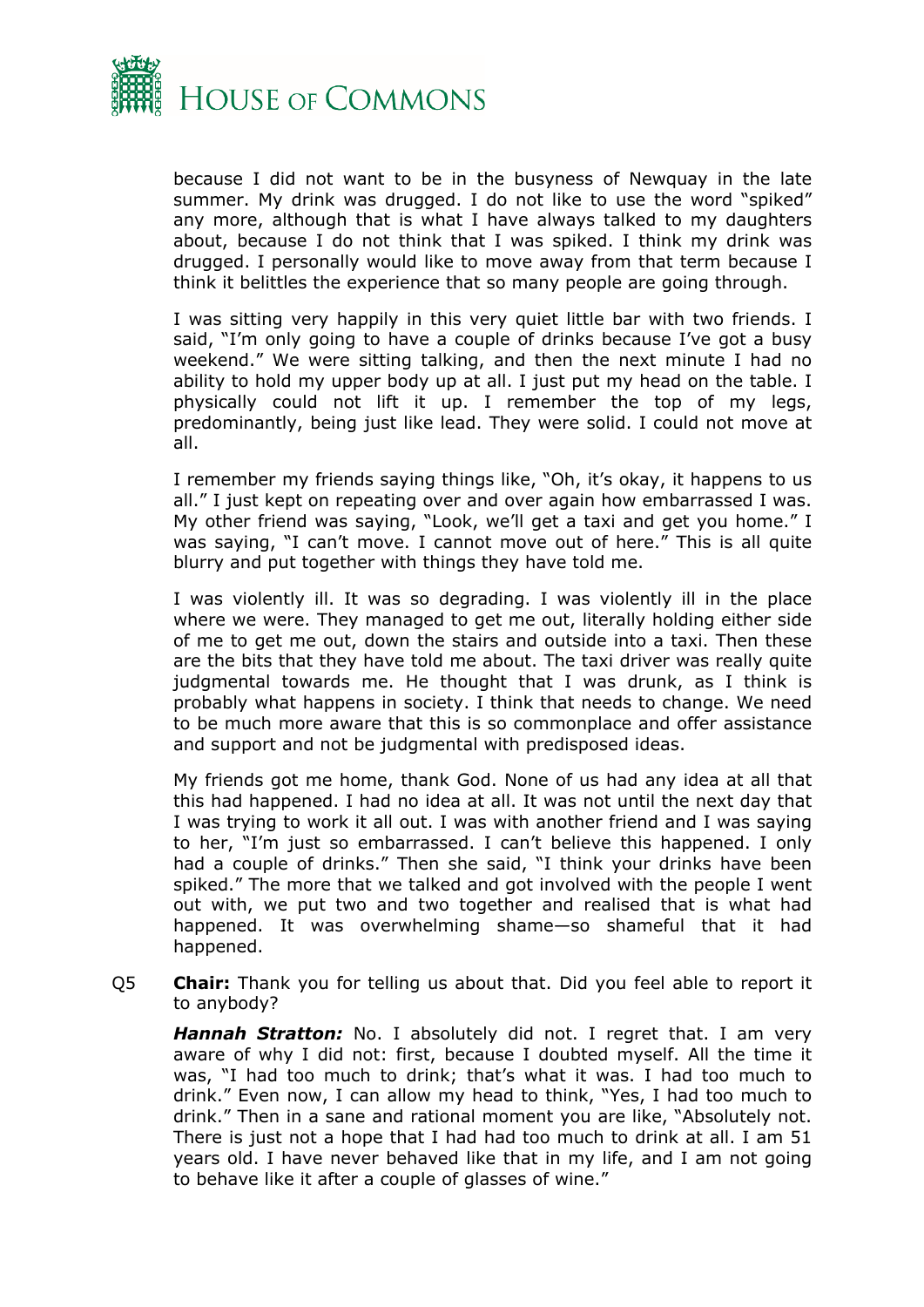

That was one reason—a kind of self-doubt. The other reason, which is going to sound really clichéd, and I never understood this sort of thing despite working with vulnerable children and people in my past, is that you just feel so disgusted in yourself. That may make sense to the other victims here. It sounds really silly, and a number of people have said to me, "No, no, don't blame yourself. Why are you feeling disgusted in yourself?" But you do. It takes quite a while to actually switch that round and realise that I have no self-blame, or I should not be blaming myself. That is why I did not report it.

#### Q6 **Chair:** Thank you. Alexi, did you report it to anybody?

*Alexi Skitinis:* No. I felt the same. It was just embarrassing for me that I let myself be that vulnerable. I was staying with friends in America, so I obviously did not tell my family here at the time because I did not want anyone to worry about me. When I got home I told my family. Even now, before today, it is only my family and my partner who know. I just thought it would be easier to keep it to myself rather than feeling embarrassed about it, because it really does mentally affect you.

For me, it took away the enjoyment of going out with friends or planning anything with my friends. To be honest, I did not touch alcohol for nearly two years after that. It was a big experience.

Q7 **Chair:** Zara, did you feel able to report it to anyone? Did the university help you, or were you able to get any support from them?

*Zara Owen:* Yes. I actually reported it to the police, maybe a few days after the attack; I was not embarrassed, it was more reasoning with myself: "This has happened to you. You've got to seek support for it." As the way I got spiked was not as common, and still is not as common, as the spiking you hear about where it is a drug in a drink, I felt I had to spread the word out and tell the police. Without doing so, who knows how escalated it could have been. There could have been more cases, and increasingly higher. Unfortunately, we ended up hearing that. There were a few other places in cities with the same incident happening.

With regard to the university, I actually did not tell them, in the sense that I felt okay in myself. I know that they are there if I need to speak to them. Fortunately, I was okay. I did not suffer any nausea or behaviour that was not like me, according to my friend who saw me. I thought it was best just to report it to the police and then, if I needed to, I could go to the university. I have friends and family surrounding me who are equally there for mental support if needs be. I felt okay in myself to not really actively seek it, but I feel that if my incident was worse and maybe I had suffered with worse consequences, I would have 100% taken that up.

It is quite a shocking thing, especially as it was quite new at the time for people to hear about. I thought if it had happened I needed to spread awareness of it, and hopefully something could be done about it and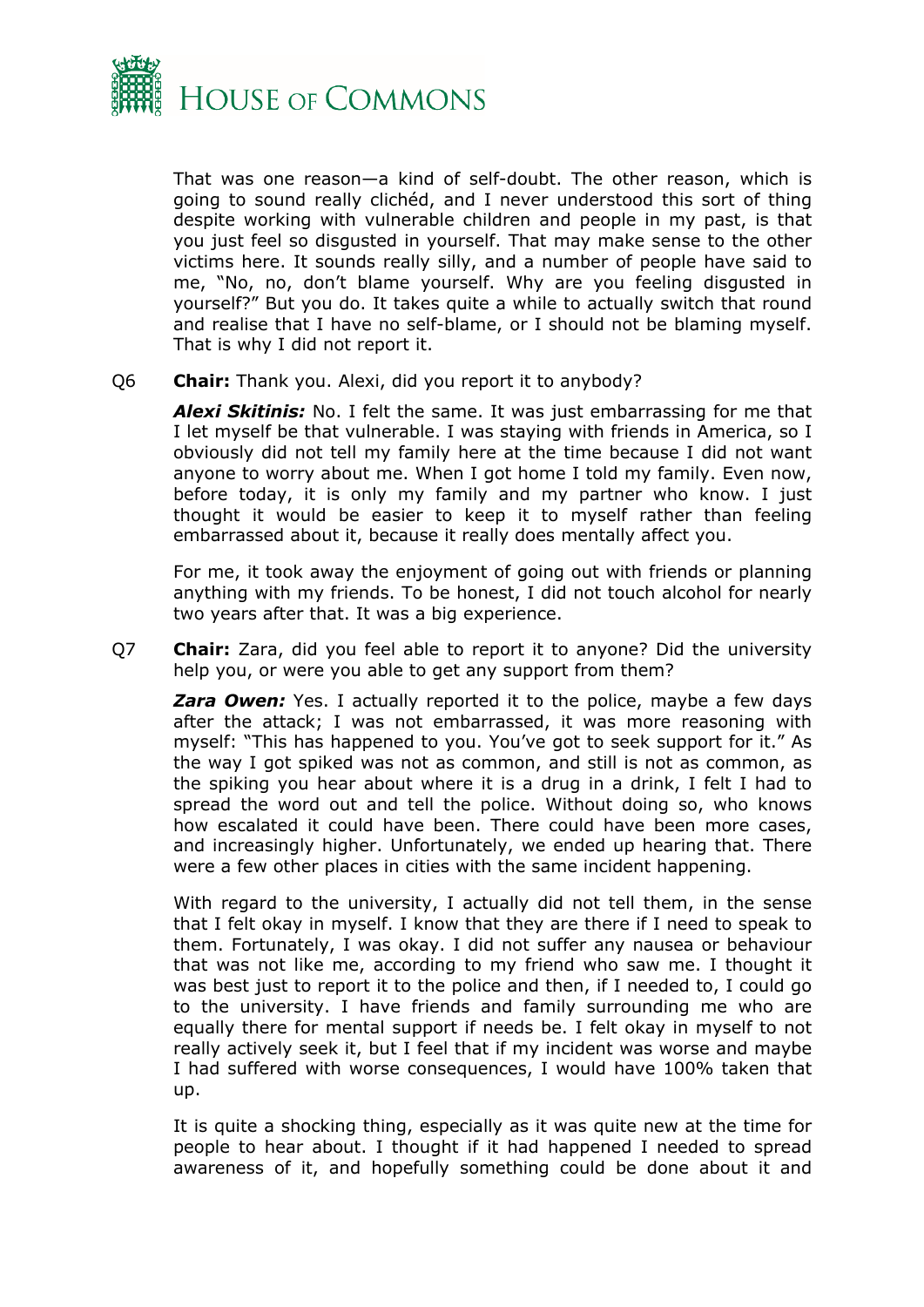

more people would be aware, so that they can be a lot more aware of their surroundings.

Q8 **Stuart C McDonald:** Thank you very much to our witnesses for your evidence this morning. It is very helpful indeed. I want to ask a little bit more about the issue of reporting what happened. Hannah, for very understandable reasons you decided you did not want to report this to the police. What changes do you think we could suggest that would make it easier for you to feel that it was something you would report? Is there anything that you think we could do to try to encourage people to come forward when this happens to them?

*Hannah Stratton:* For me, the whole transparency needs to change. It needs to be very open and very easy to report. For me personally, if there had been some sort of anonymous, online system and while filling that in there was a box you could tick to say that you needed support and that support would be provided by somebody contacting you, I would probably have done that. That could be a local charity contacting me to offer the support that I needed.

The other thing is report it to whom and report it how? What do you do? Do you phone 999? Do you go to your local police station, which is shut? How do you report things? What I would like to see is an anonymous reporting online system, and then perhaps that would give the local police force the figures that they need to be able to do more in their locality.

Q9 **Stuart C McDonald:** Did you report any of this to your GP or another health service at all?

*Hannah Stratton:* No, I didn't report it to anybody at all. People say to you that you can go and have your hair tested up to X number of hours or days afterwards—I am not too sure—to check if you were actually drugged. There is always that element of, "What if I wasn't?" There is self-doubt all the time. That ties in very closely with the shame that you have going on. Then you think, "Well, okay, if I did have it done and it turned out that I wasn't, then that would be so shameful." Your brain is weaving itself into all kinds of scenarios, which is not helpful, but it is what happens. So, no, I did not report it to anybody.

Q10 **Stuart C McDonald:** Thank you; that is very helpful. Alexi, you obviously alerted the venue where you were, but your situation would have been even more complicated in the sense that you were overseas at the time.

Did you think about reporting it to law enforcement at all? What were your thoughts, and what do you think could be done to make it easier for people to report these sorts of things?

*Alexi Skitinis:* I reported it obviously to the venue over there. Luckily, I knew the customer service manager of the actual night club. He openly said himself that it happens quite a lot. I am not sure what it is like over there compared with here. As I say, I was in hospital after it, and then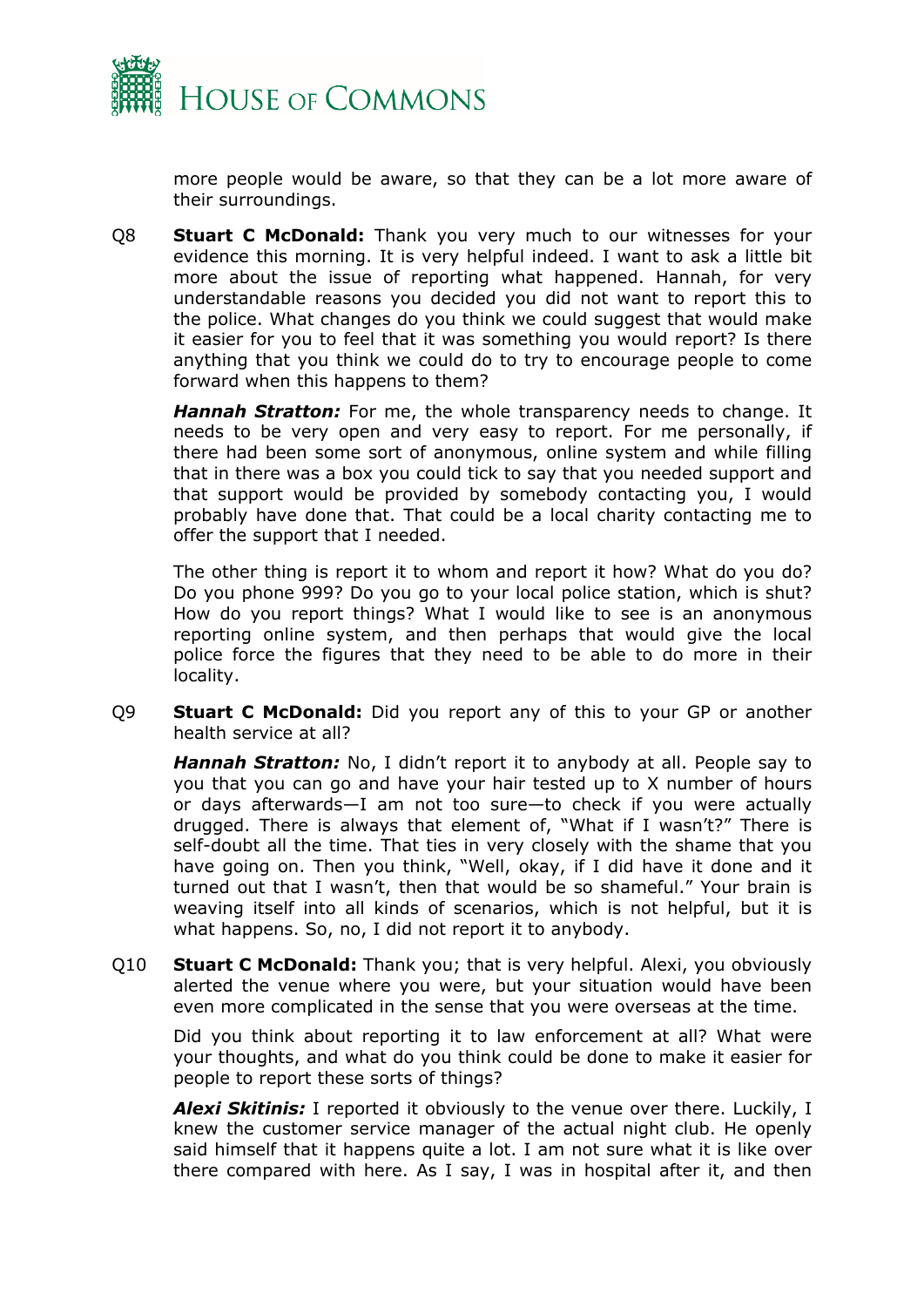

when I came back to the UK I was back and forward to the hospital to check on my kidneys and liver. They cannot be certain that it was a drug that caused it, but I was having severe issues with my kidney and liver afterwards.

I agree with Hannah that it is very difficult to report it. You do not want to waste police time. You do not want to just say, "I think I've been spiked." You need to be certain within yourself and have evidence of that, otherwise I feel you would just be dismissed. I do not feel, especially as a man, that I would be acknowledged as much.

Q11 **Stuart C McDonald:** It is trying to build confidence in people who have been victims of this crime.

*Alexi Skitinis:* Yes, maybe even the anonymous side of things. An online form you can fill out, and whether you wish to be contacted or just added to the stats, maybe.

Q12 **Stuart C McDonald:** Thank you. Zara, you did go to the police. How was your experience of that? How did you feel that they handled your report?

**Zara Owen:** I feel it was helpful in the sense that they asked me some questions and they were talking about it. They took my statement and they seemed to give a great deal of care. Unfortunately, the case was filed undetected, so nothing more really came from my claim to them.

It seemed quite okay when I went to them, and they listened to me. If I had reported to them on the day or the next morning, it might not have had the same effect. I am not sure. I felt like it was okay, and they gave me a test to see if I had any drugs in my system, but because I waited a while to speak to them—because I needed to come to terms with it myself and needed to process it—unfortunately nothing was detected, rather than if I had given the sample there and then.

If this thing becomes more prevalent and it happens a lot more, I think the main issue is for people to fully understand and not victim blame. There is the chance that people turn away and say, "Oh, you're too drunk," or, "Oh, you've just had a little bit more than usual," or something. The chances are that these things have not happened. I myself had not drunk nearly enough. I know my limits and the amount I had would not affect me at all, nor would it anyone if they had a few drinks.

To really shine a light on it and make people more aware of it—to echo what both Alexi and Hannah have been saying—maybe an anonymous form would help further progress people coming out and becoming a bit more confident in saying it. I feel that if I had had the opportunity to say it anonymously, I would have done that a lot sooner than waiting a bit. It is pride for me. The fact that this happened to me really knocked me a bit. I just thought how shocking it was that it had happened to me.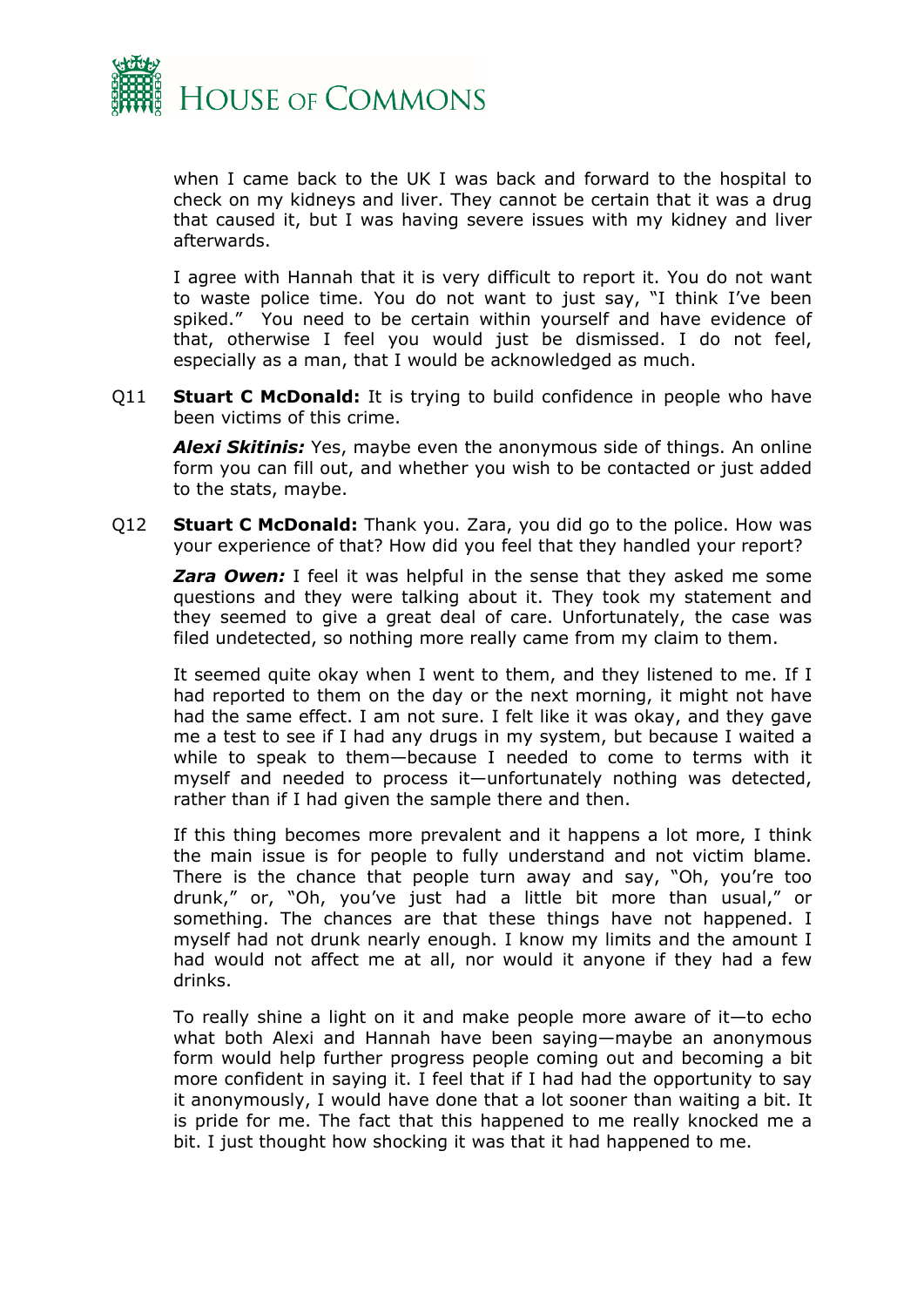

I received support from the police, but unfortunately, as I said, it was filed undetected. That was a kick in the teeth in the sense that they could not find out who did it, but it was in a night club. In night clubs, you are packed like sardines almost. It happened in my leg, so to spot it would be insanely difficult for them, to go through CCTV and find it. Unfortunately, that is how it happened with me. I feel quite comfortable with the support I was given and for the statement I gave they were really informative. They helped me out and they spoke to me and asked me everything they needed to know about the case.

**Stuart C McDonald:** That is helpful. Thank you all very much.

Q13 **Simon Fell:** Thank you to our witnesses for this evidence. It is really useful. I am keen to understand how much you knew about spiking or drugging before this happened to you. Perhaps I could start with you, Zara. Did you have PHSE lessons on it? Did your university make you aware of the risks and what mitigations you needed to take?

**Zara Owen:** From when I was younger, we had obviously heard about drink spiking through a drug in a glass or a bottle or something. Naturally, whenever I or my friends go out, we always cover our bottles. We would never leave our glasses unattended in case something happened. Obviously, we were made aware of this, so we take those actions on our own behalf.

With regard to injection spiking, I had only heard of it through social media posts and stories of people's friends who have had it done to them, but it had just been passed on, so no one knew exactly who it was. When it happened to me, I questioned it a lot to myself. I thought, "Did this happen? Did it not?"

Then I realised it had happened because, obviously, it matched with what people were saying. A few people had had it in the back of their hands; mine was in my leg. Hearing about it through an injection was not so much in my knowledge. Not many people had heard about it, which is why I took it upon myself to make a big post about it on social media, explaining what had happened, making people aware that it is happening and spreading it out. People need to know that this is happening as well as the other form of spiking that people normally think about when they think of the term spiking.

The post gained a lot of attention, and a lot of people messaged me saying that they thought it had happened to them as well, but they were not too sure. I find it amazing that people are reaching out and saying that it has happened to them, or they think it has happened, and are aware of it. Hopefully, with more people coming out and telling their stories, people will know about both forms of spiking. They will have both forms of it in their mind. Obviously they will still protect their glasses and bottles and not leave them unattended, but they will also keep their eyes out for their friends, themselves or anyone around them who is acting a little bit oddly, to protect themselves.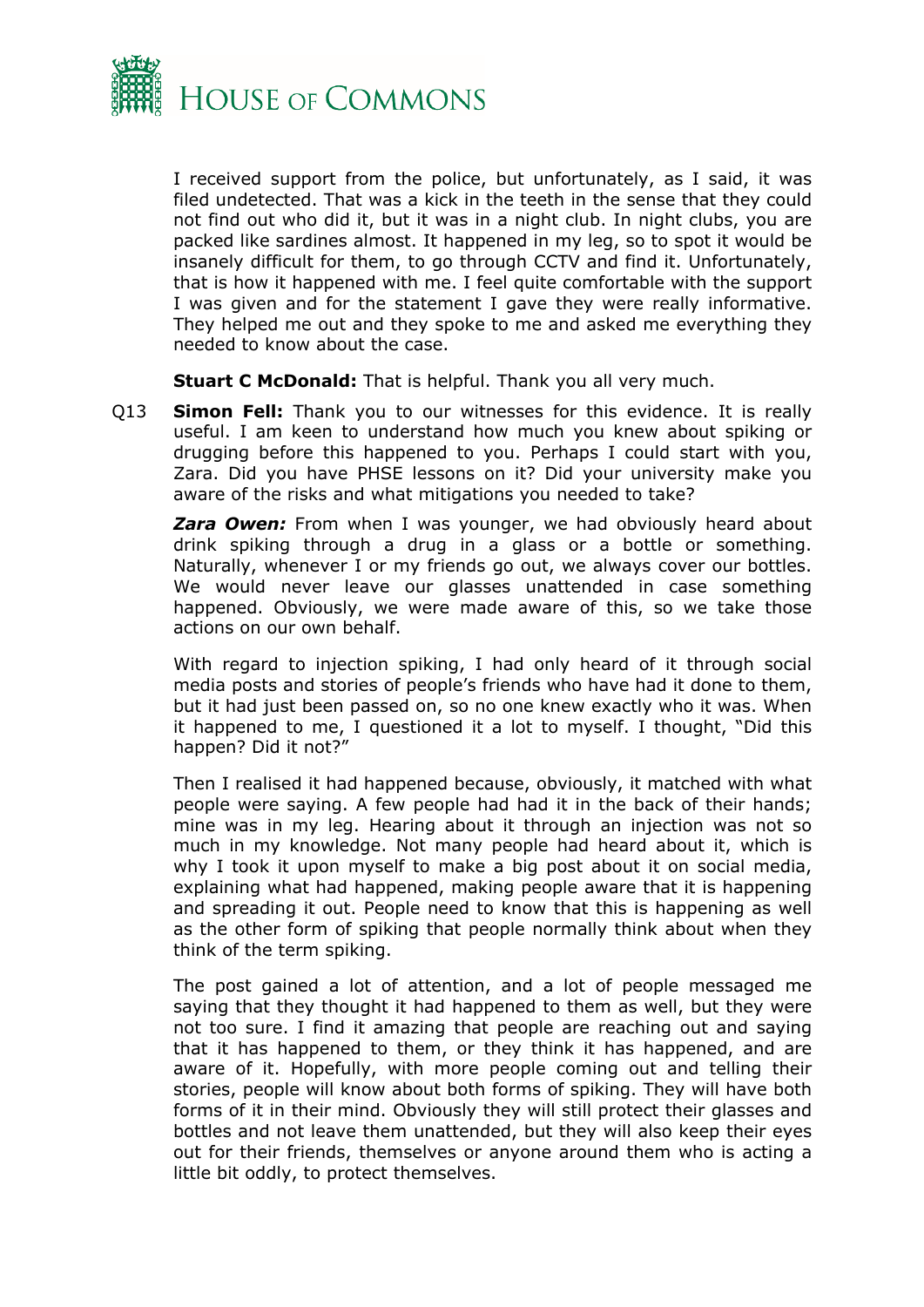

- Q14 **Simon Fell:** Thank you. Victims' voices are hugely important. *Zara Owen:* Yes, 100%.
- Q15 **Simon Fell:** That is why we have you in front of us today. I think your peers will obviously listen to your experience with due attention. What I am trying to get to is whether, in terms of the safeguarding that your university should be providing for you, or perhaps your school would have done before university, you had anything in that formal context when they said, "These are the sorts of things that you should be aware of if you are going out for the night," and how to look after yourselves.

*Zara Owen:* I do not remember ever being taught about it. I just always have known about it. Maybe I had been taught about it, but it has slipped my mind. We hear these things, even through my mum. She was telling me when I was younger to watch out for these things. It could have happened, but my memory of it has gone over time. We know that these things happen, so we take precautions ourselves and make sure that our friends are doing it. Even if they were not, they are aware through us as well.

Q16 **Simon Fell:** This is my last question to you. What is your view on the prevalence of spiking in your community? Obviously, you have put a post out there, so I imagine that you are getting quite a lot of feedback from it. Is it a common occurrence?

*Zara Owen:* I would say so. I have not heard many cases at the moment that have come out, whether or not that is due to people not saying that it has happened to them. I had heard of a few before it happened to me and then a little bit after. People have shown photographs of maybe a bruise on their arm that had happened to them, or someone in hospital explained that it had happened to them. At the moment, I am not sure how common it is. If it is, not many people are coming out and vocally saying it. Whether they are reporting it, I am not entirely sure. They could be. I hope that they are so that they are seeking support and wellbeing from the people they speak to.

As to the prevalence, I am not too sure. I feel, hopefully, that the number of people who have had this has peaked, in the sense that you would hear day in, day out through social media of people having it done in Liverpool, Leeds or Newcastle—loads of different places—and there would be stories of people who had said it. You see them through the news outlets. I have not personally seen many, or any for that matter, in recent weeks about this epidemic.

Q17 **Simon Fell:** Thank you; that is helpful. Alexi, I will come to you. I am interested to know how much you knew about this as a problem before it happened to you. In the environment where it happened to you, in Las Vegas, were there signs up on the wall or warnings in the bar?

*Alexi Skitinis:* No. A bit like Zara, I cannot remember being taught anything about it at school or university, to be honest. I knew that it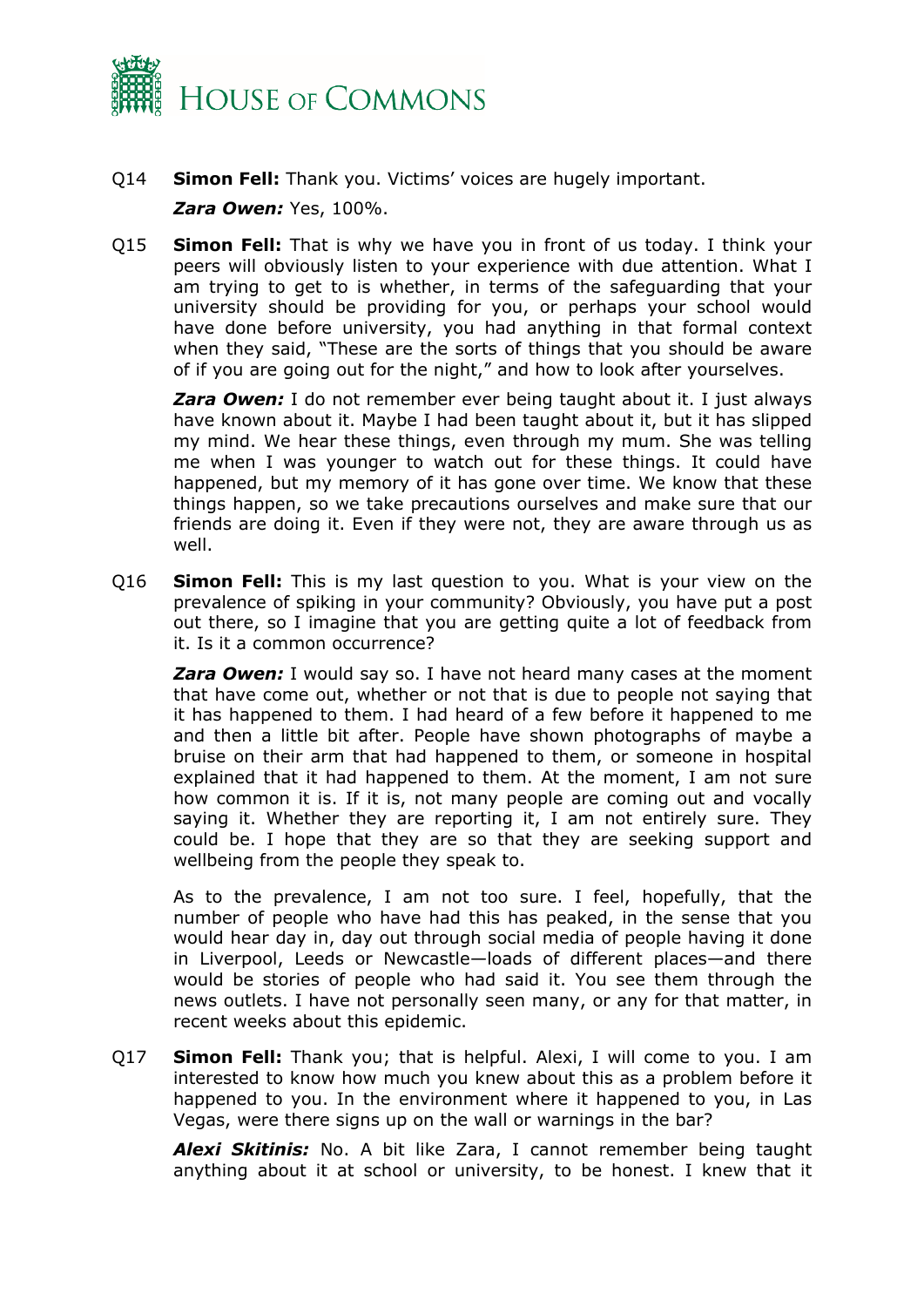

happened. You see it on TV shows and stuff, but it is never actually in the limelight. Where I was, there were no signs. There were no warnings. It shocked me a bit, seeing as the customer service manager and the security operative said it happens quite a lot. You would think they would make more awareness of it.

Q18 **Simon Fell:** Thank you; that is helpful. Hannah, a lot of the focus on this has been on people in a younger demographic, going up to 25 or 28 years old. I am curious as to your view on whether it is something that occurs frequently to people who are outside that age group, if it is the sort of thing that happens frequently in wine bars, or do you think you were perhaps a bit of a one-off?

*Hannah Stratton:* I was very aware of people's drinks being spiked and what have you, but I certainly thought that I was out of the perimeters of that. I thought I was far too old. I educated my daughters, and the ironic situation is that it happened to me, although I have three daughters and two of them have been drugged as well.

Where I live, after I put my post up, I was contacted by many, many friends. When I made it a public post, I was then contacted by a good 100 people saying that it had happened to them as well, and it had happened to people of all ages and both sexes. It seems that the perpetrators are not discriminative at all. My understanding, from the brief looking into it that I have done, is that it seems to be done for sexual gratification, for fun and to access people's bank cards and things like that. For me, it is non-discriminative. That is what I have learnt from it.

**Simon Fell:** Thank you; that is really helpful.

Q19 **Tim Loughton:** Apologies that I missed the beginning of this session and your evidence; I was in another Committee. First of all, can I commend you, Zara? I saw your interview on "BBC Breakfast", which I thought was very brave and really important to publicise what many of us were largely in ignorance of. We have all talked about what information and support was available to you at school. When I was at school, spiking was what Bulgarian secret agents did or it happened in James Bond movies in terms of putting things in your drink. We know about Rohypnol and daterape drugs, but this is people actually getting jabbed in pubs, night clubs or whatever.

I want to ask our two other witnesses about why they did not really come forward. You just described it, absolutely rightly, as an attack, which it is. In any other context, this is a physical assault against a person that is absolutely an offence, absolutely needs to be reported to the police and absolutely needs to be investigated and, hopefully, prosecuted.

Why do you think this is happening? It is a point that Hannah just made. We understand the motivation where there is a potential sexual predator. We have heard cases, and indeed we have invited a witness case of somebody who had his bank accounts cleared out by being taken to a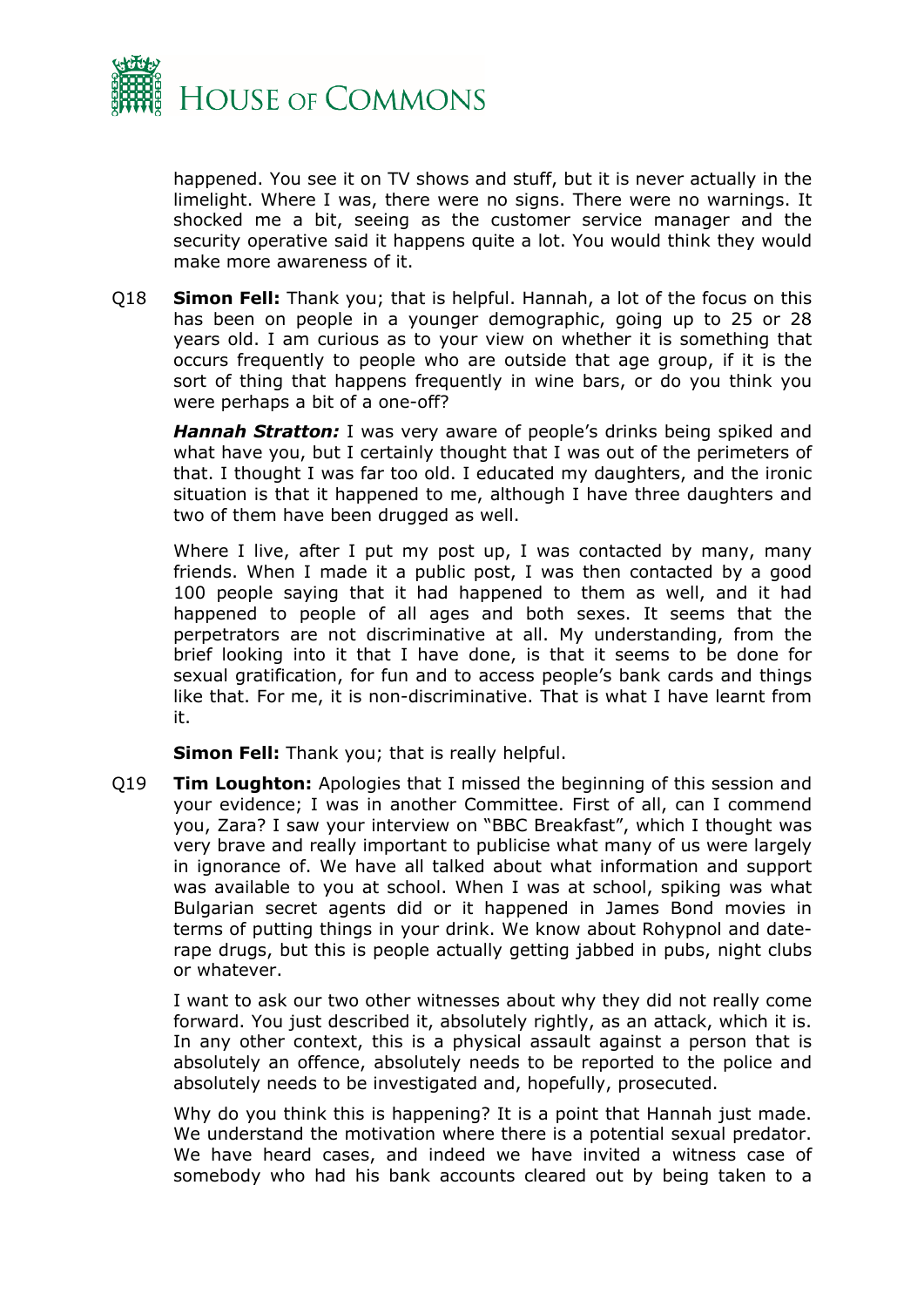

cashpoint. There is fraud and a criminal act, but in so many of these cases people seem to be spiked in front of friends, with friends there and with little prospect of them then being taken off for a crime to be committed against them. Why do you think people are doing this if it is not for a clear, criminal gain in that respect?

*Zara Owen:* I think, maybe, the main motive in terms of being with a group of friends is for humour and for a comedic effect. They think, "Oh, let's just inject somebody with this drug and make them seem a little bit weird and maybe a bit drunker than usual," and for people to not quite understand what is happening. Obviously, where I was, people had drinks. They were celebrating and having a good time. Maybe they do it for a comedic purpose—"Oh, look at that, they can't help themselves"—or maybe it is a sexual offence drive. I don't know. It is a question I have asked myself. What is the gain from this? What drives somebody to inject somebody with a drug in the back of their hand, or in the leg in my instance?

I really have no idea what could fuel somebody to do this. It is a sadistic feeling that someone has to do it. That is why I thought maybe some people would just do it for comedic effect. They do it and run. If that is the case, where is the fun? There is no fun at all. It is a dangerous thing. Fortunately, I was okay, but there are some people who are dangerously ill from it. I am really not sure. I am baffled as to what can lead somebody to do this to someone.

Q20 **Tim Loughton:** That is extraordinary. I was about to use the word "sadism", and you have used it for me. It is such low-level gratification, for some sort of entertainment at seeing somebody else's suffering and immobility being caused, and people are doing it just for that. They do not even have the logical excuse of, "We want to get their money," or, "We want to get some sexual gratification." People are just doing it for kicks.

**Zara Owen:** Yes. If it happens, they leave straight after, I assume. If I was to put myself in their shoes, you would not linger, you would just go. If that was to happen, there is no point. It is sadistic. It is abhorrent how someone does it with no other motive than just to please themselves and see it. It is mind-blowing to think how low someone's mind can be to drive themselves to do that act with no ulterior motive.

Q21 **Tim Loughton:** Incredible. Thank you for that. Hannah, you mentioned just now about whether it is being done for sexual gratification or criminal activity. Do you concur with what Zara has just said about people doing it for kicks in many cases? Do you think that you were, potentially, a victim of either financial crime or, potentially horrendously, sexual crime in your position, or do you think it was somebody doing it for kicks?

*Hannah Stratton:* I personally believe that it was somebody doing it for fun. The venue I was in is a very local place. Not a lot of people were in there, maybe 20 at the most. I was out with two women of a similar age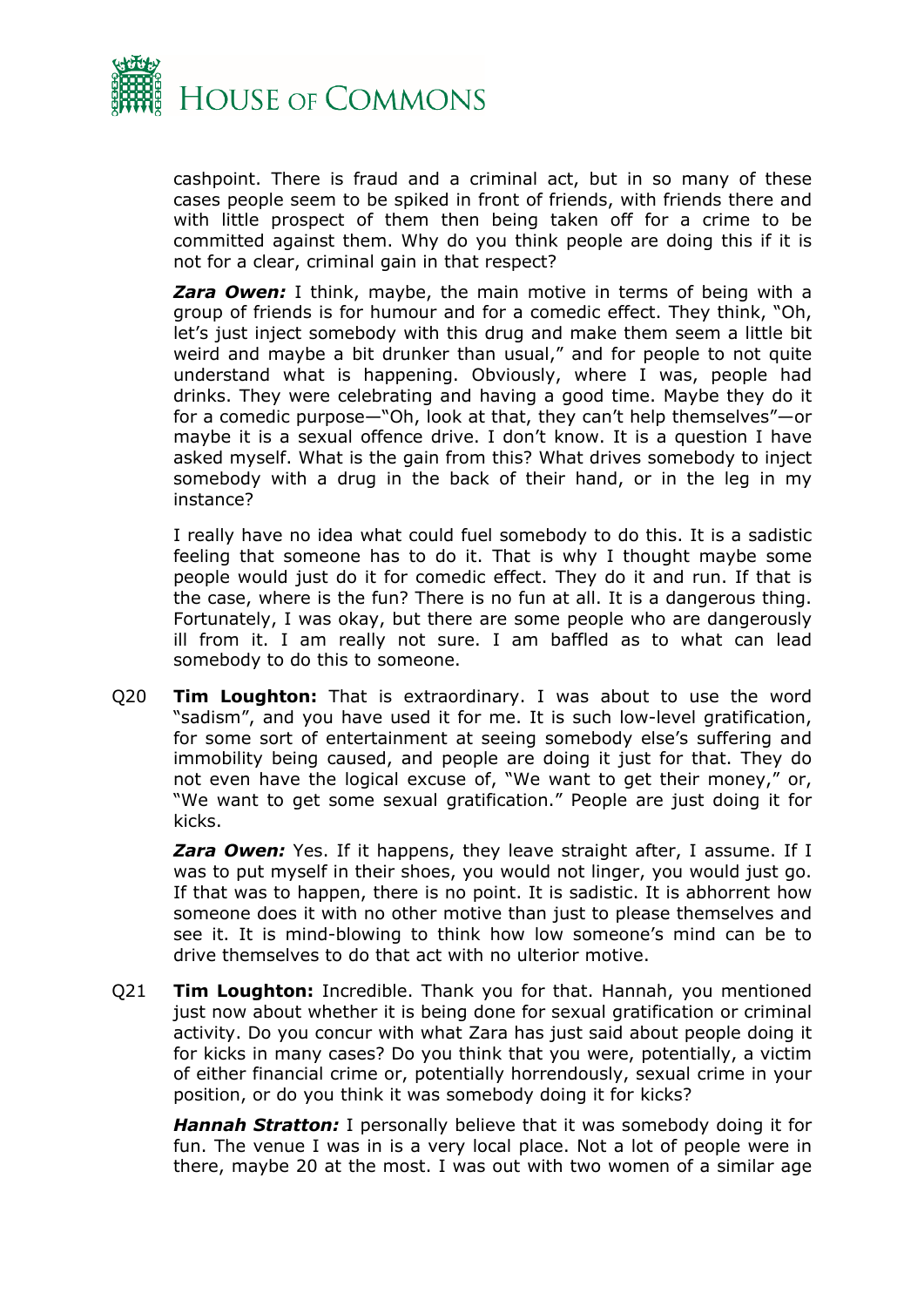

to me, in our 50s. I think anybody would know that in our age group there is no way that we would leave somebody in trouble in a bar on their own. Therefore, the only reason must have been for fun. I just cannot see what else that person would have gained. My friends would not have left me there with a bank card. They would not have left me to get home on my own. I imagine that the perpetrator would know that if they had looked at the three of us. We literally went out for a couple of glasses of wine so, yes, I believe it was for fun.

My daughter, who is in her 20s, says that now the conversation seems to be not, "Has anybody been drugged this weekend?" but, "Who has been drugged this weekend?" It is so commonplace. Within their circles they believe that it is primarily done for fun, just for the power and control of being able to see somebody so uncomfortable.

Q22 **Tim Loughton:** I was trying to be very discreet, like Mr Fell, when he only specified that you were not in the 25 to 28 age group, but you have volunteered your age.

You did not report it to the police. In retrospect, do you think that would have been a helpful thing to do? Do you think that, as a result, if the police were investigating it properly and taking it seriously, as I hope they would—we will be hearing from police witnesses later in this inquiry—at the very least they should be speaking to the pub, bar or whatever it was you were at, just as with night clubs, to make sure that they are aware of it and are taking sensible and proportionate precautionary measures to do whatever they can to make sure that their clientele is protected from the same thing happening to other clients of theirs as happened to you?

*Hannah Stratton:* I think if it was to happen again—obviously, touch wood, I would not want it to—I would still be reserved about reporting it. With respect, we all know that women and men often come forward saying that they have been victims of attack and rape. How often are those instances followed through and treated in a respectful way when there is a prosecution? It is not the case; that is not what happens. To go through what I personally went through was quite harrowing for me. It is not something that I expected to happen.

Going to the police probably would have made it worse for me in a lot of ways, which is why I think the online anonymous system would have been a better thing for me to do. It would have been another journey to have to go through, and I do not know that I would have been strong enough to feel that I would be judged by somebody other than bar staff, other than the taxi driver, other than possibly my neighbours and possibly society. I am also aware that the venue that I went to is a very popular local place. I felt a responsibility that I did not want to do them an injustice, though that is probably the wrong word. It was not an anonymous night club. It was a small, local place. I did not want their name to get hauled through Facebook or any other social media because it happens everywhere. There was that sort of responsibility. I went back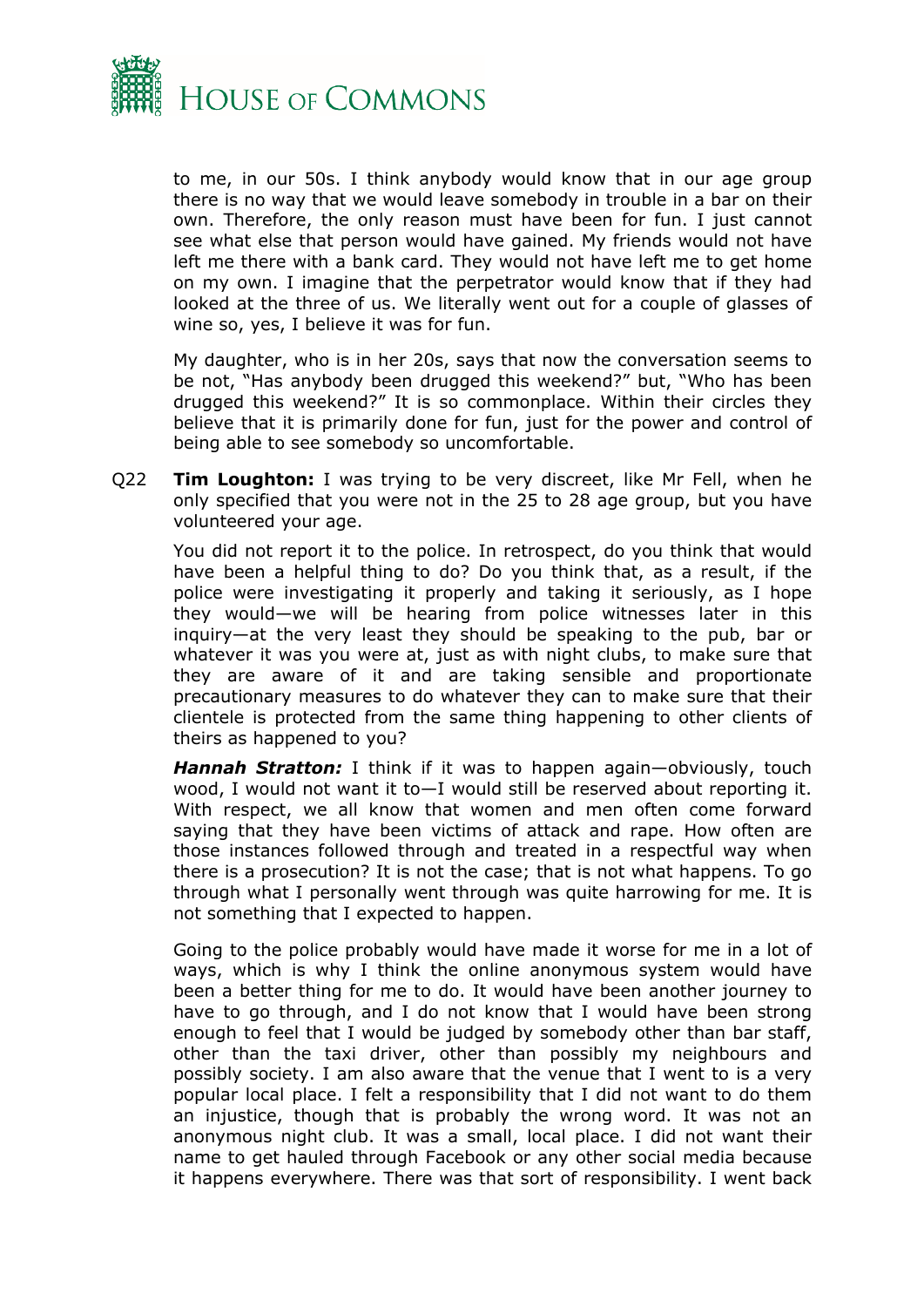

and spoke to them about it, and we had a conversation. I do not know what they chose to do with the information.

Q23 **Tim Loughton:** Interesting, thank you. Alexi, your story is obviously slightly different because it happened in the States. You did not report it to the police, but then you said you potentially had physical implications from what happened, which makes it all the more important that it is taken seriously and properly investigated at the time.

Hannah has just mentioned that there should be some anonymous way of reporting. My concern with that, and I want to know what you think, is that it is almost downplaying the seriousness of it. This is an attack, as Zara has said. It is a crime. It is abuse on whatever level, and it needs to be treated in the same way as somebody coming up to you in a night club, punching you in the face and beating you up, as it were. The implications are no less. Would you now have reported it to the police, do you think, and done it differently? Is this now a more serious thing where we need to broaden awareness? How do you reflect on it?

*Alexi Skitinis:* Right now, you see quite a lot on social media that it is happening more, so in the current state I probably would bring it forward, but I would not have much faith in that, to be honest. I would just assume it would be brushed under the carpet with maybe a small investigation.

As Hannah said earlier, it can be sexual or for fun. People are strange. In my situation, I think it could have been for theft. I mentioned earlier that it was a big group of people, mainly girls, and they were very hands on, touchy-feely. The day before I won quite big in the casinos. I bought myself a nice watch and had some nice shoes on. People have different reasons for everything. You cannot put it down to one or two reasons. You do not know how people's minds work. There could be a big inquest as such just to find out why people do it. I would not see it going much further than a police interview.

Q24 **Tim Loughton:** Why do you say that? Why do you have little confidence that it would be taken seriously and properly pursued in the UK if you were to report a similar incident to the police?

*Alexi Skitinis:* Because it has happened so much over the years, and it is still happening. If it was seen as a serious thing, maybe the levels would go down a bit, but you still see it on social media. I know people who have had it done for revenge, as such. As a man as well, it would be, "You're okay. Brush it under the carpet. We are aware of this sort of thing. Add it to the stats and move on."

**Tim Loughton:** Interesting. That is why it is so important that we have your testimonies today and that we can broadcast this as widely as possible to show what a serious and widespread problem it is. Thank you for all your testaments today.

Q25 **James Daly:** Thank you very much to all the witnesses for their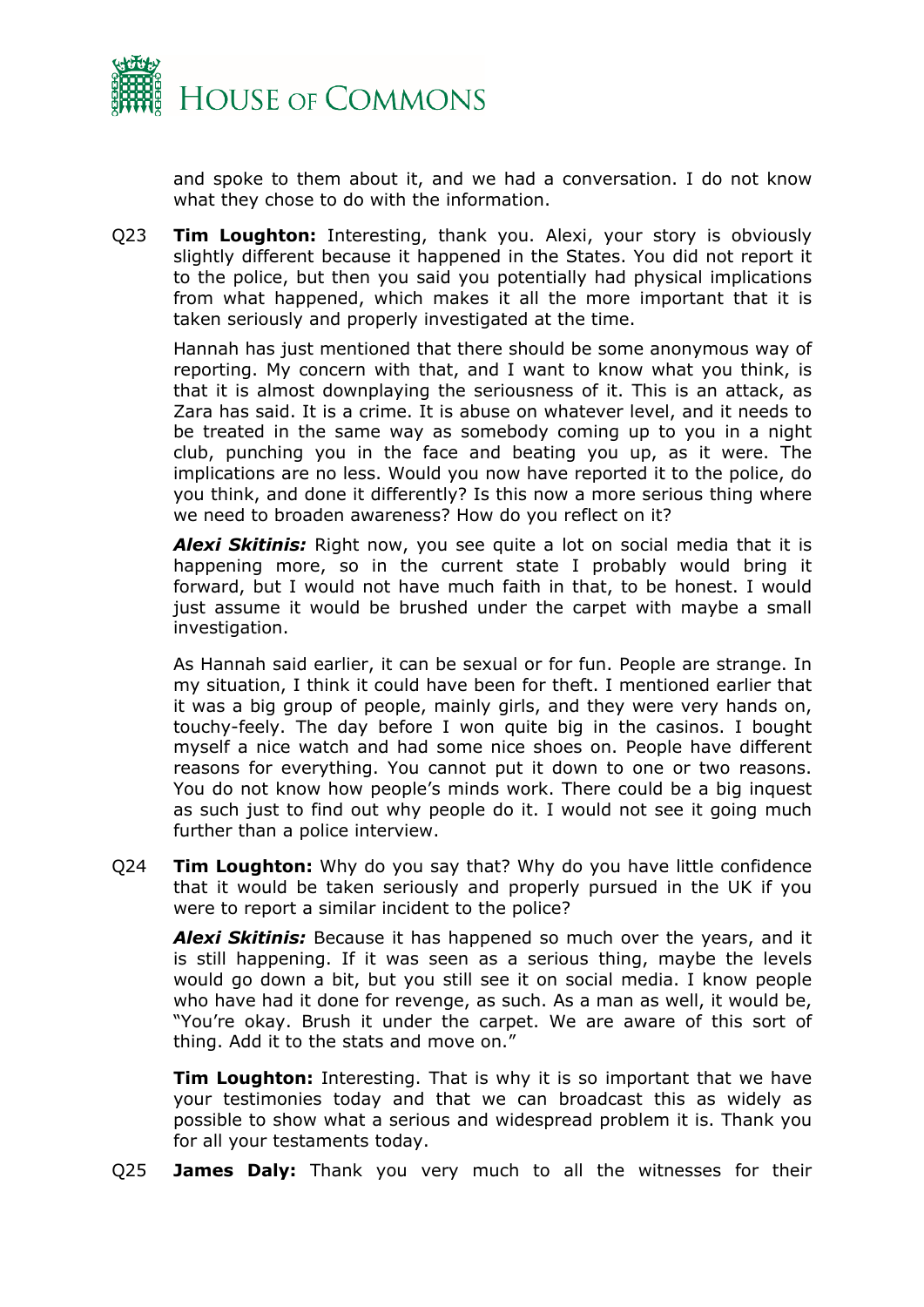

testimony, which is horrifying and illuminating at the same time. I was a criminal defence lawyer for 16 years prior to becoming an MP. I cannot remember being involved in one case where this type of offence was brought before a court. We are going to hear some evidence, and I certainly hope that the police take these matters very seriously because they deserve to be taken seriously. They are the most outrageous assaults.

Colleagues have asked you some questions that I was going to cover, but running the risk of sounding very old when I ask these questions, I will start with you, Zara. There seems to be an acceptance or knowledge that this is just a standard thing that happens. Perhaps people always knew it, but certainly for younger people there is knowledge that before you go out on a Saturday night there is a risk that something like this could happen. Is that a generally held view now in universities across the country and elsewhere?

*Zara Owen:* Yes, most definitely. It has always been in my mind when I go out to protect what I am drinking and what my friends are drinking. It is always there. I have always known it to have happened when I go on nights out and everything.

Q26 **James Daly:** That is a very interesting point. If that is the case, and it is a widely held view—I know my colleagues have touched on this—are universities not interacting with the students coming in, or not taking proactive steps to address the issue and to make sure that people are aware and feel safe? Are they talking to the local bars or doing something? Are you aware of anything like that?

**Zara Owen:** I think it just depends. Obviously, certain student unions have come out and given all these measures. Also, people know that it is happening. People can seek support through universities and their wellbeing team, and speak about it. Obviously, there should be more done to educate people that it is happening, despite us all being aware that it is happening. It is to lift a taboo and say, "This thing is happening, unfortunately, so please take these precautions." That is happening. Fortunately, a lot of people in bars or clubs that I go to offer a little device that you can put inside your bottle to put a straw in, to prevent anything from going inside it. That is an amazing step because not many people would have thought of doing that to protect themselves. It is a great way of keeping an eye on it, and nothing can be slipped in that way.

Yes, a lot of people are aware of it; when we go out clubbing we have to be. Even in a bar we have to remember that this is happening, and just be aware as well as having a good time. It is not what you want to be doing. You want to be enjoying yourself. You want to let all your inhibitions go, but having this in the back of your mind prevents you from doing so. More people knowing that you can reach out to people in wellbeing or to support through academic tutors, or people you can feel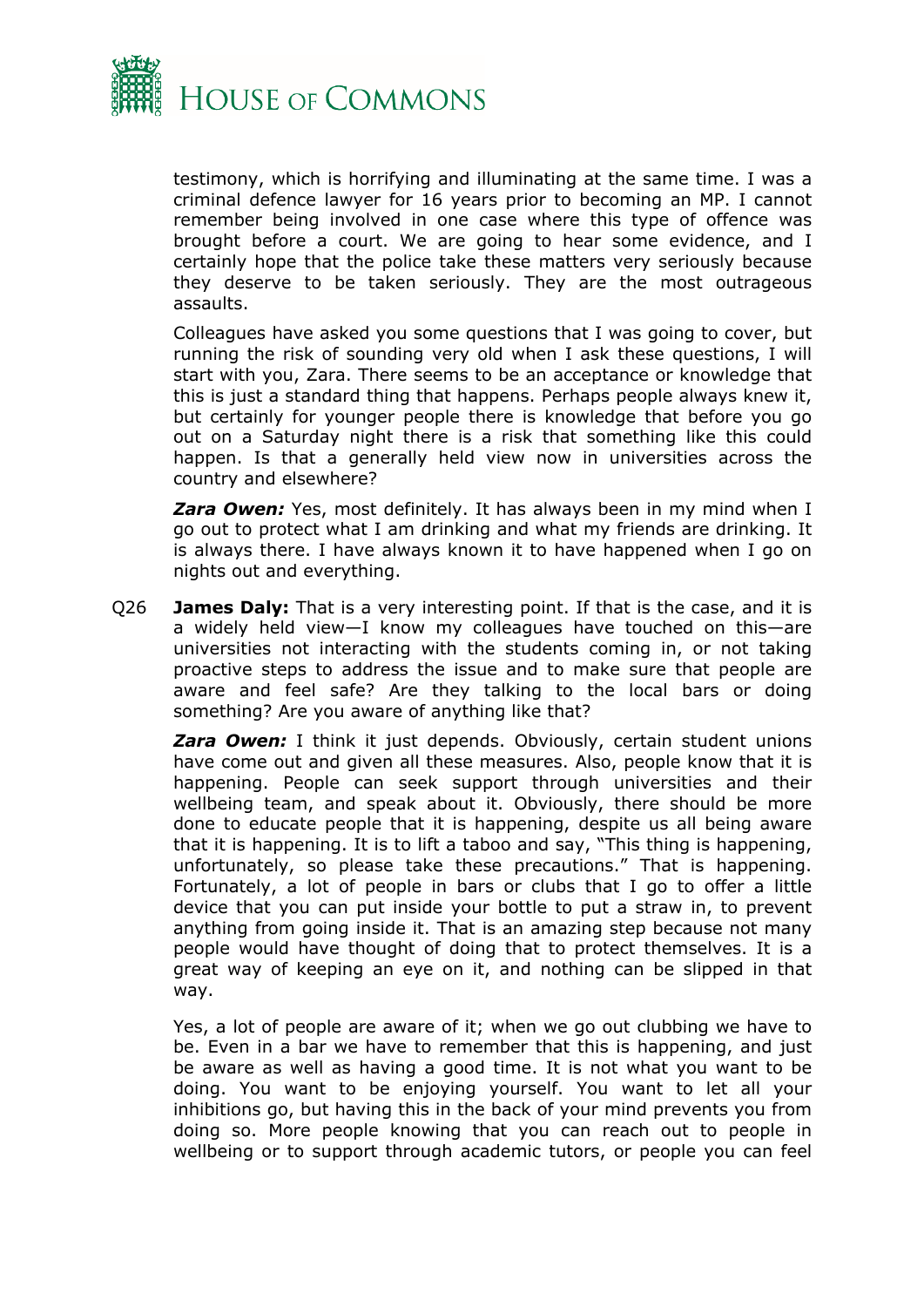

you can confide in, would make a grand effort for people's morale, knowing that they can have help.

Q27 **James Daly:** Normally, when you are looking at such appalling behaviour—straightforward criminals carrying out this type of conduct—it is an assault and a very serious matter. From what you are saying, and these are your experiences and what you know, it seems that this is a bit of a joke for people. They go out and do this for some odd gratification.

As Mr Loughton has just said, in terms of offending, somebody has an intent to rob or some other criminal intent, but from your perspective there are people doing this simply to see other people struggle or be in a state in which they find it very difficult to act normally. I do not know how to describe it, but I think you understand the point I am making.

**Zara Owen:** Yes, I know where you are coming from. I feel it is that, mainly because when I woke up the next morning my bank account was still roughly the same; I still had all my belongings; my clothes were intact; and I was completely fine. I feel that some people must do it for the thrill of it somehow. It is disgusting when you think about how people find it amusing to see people go from one stage to another in the blink of an eye and lose everything. Some people lose their mobility and everything.

Q28 **James Daly:** Zara, I have to ask you this question in terms of your opinion. Are fellow students and people going about their daily lives doing this? Literally, it could be anybody. It is not people with a specific criminal intent. It is people who appear to be nice, decent people who are going around the university, or elsewhere?

**Zara Owen:** I would see it that way, yes. It could be anybody who would have a horrible mindset. Obviously, it is not to do with injection spiking, but you hear of people going to a bar and a man buys them a drink if they find them attractive. If they look away for a second, they could have dropped something in. Whether that is for a sexual motive or even just for fun, they have still done it. It could be anybody. That really brings out the nastiness. People could be as sweet as anything in person to look at and even have a conversation with, but someone could be behind injecting somebody and doing it that way. It is all really deceiving, and it means that you have to keep aware of all your surroundings when you are out in case anything happens to you.

Q29 **James Daly:** I am very sorry that you have had to go through that. Hannah, I will ask you a question. Again, I am genuinely sorry for the experience that you have gone through because it is absolutely horrible. I do not really know what to say in respect of that.

You were saying that you had come into contact with a group of perhaps up to 100 people who had gone through similar experiences. I do not know whether that was a Facebook group, or what it was. I wondered what your general view was in respect of what those people were saying. I am sorry to ask a similar question to what you have already been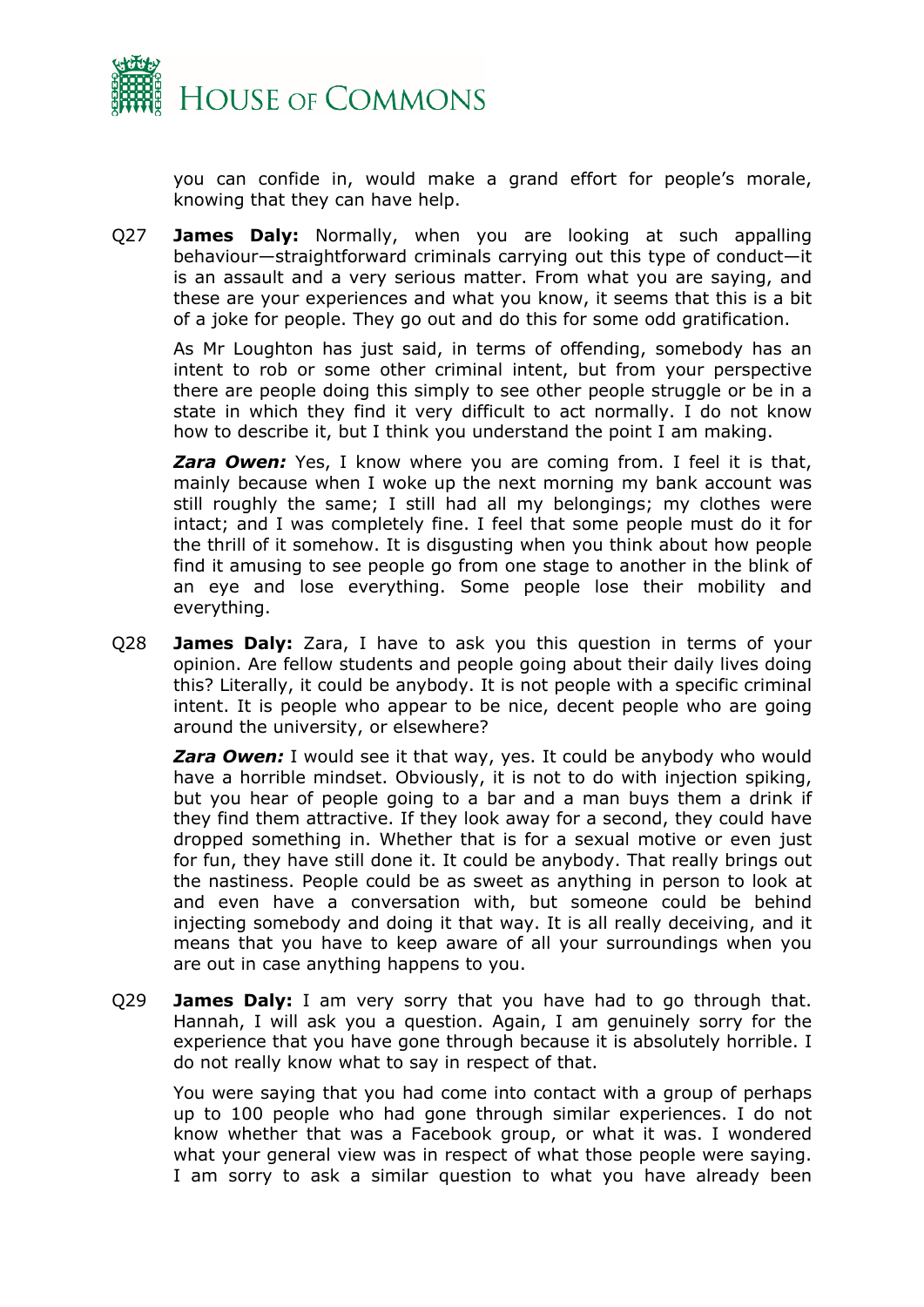

asked, but I am struggling to see the mindset of the people who are doing this. Do you see what I mean, Hannah? Can you talk a little bit more about the information you have about why people think others are carrying out this type of offending?

*Hannah Stratton:* I do not have lots of information about why people think it is happening, apart from the conversations that I have had within my family. It seems to be for financial gratification, sexual or for fun. I cannot comment above and beyond that. I do not know why people are doing it, but I feel that it is something that needs to be explored further.

At the moment, there is such a massive emphasis on us, as a society, keeping ourselves safe. It is us having to go up to the bar and ask for our drinks to be checked. It is us having to go up to the bar and ask for covers to be put over the drinks. It is us having to seek telephone numbers for who we report these things to. The responsibility totally lies on the victim. As the others have said, you are totally and utterly powerless to be able to do anything once your drink has been drugged. There is such an emphasis being put on victims. There needs to be much more understanding from the perpetrator's view as to why they are doing that. Good luck with trying to find that out, because it seems that this has been going on for decades. I do not know how many people have gone to court for drugging other people's drinks, but that is the understanding that we need to get into—their mindset.

Q30 **James Daly:** I have two final questions. As a takeaway for us, as a Committee, we have heard the harrowing experiences that all three of you have gone through. What do you want to leave us with? What is it that you think we should be concentrating on in this investigation? Should it be how the police investigate matters? Should it be how a victim of this offence is supported? What is the sort of thing that you think we should concentrate on? This is a wide inquiry, and we are obviously going to look at everything to do with it, but what would you say is the thing that you want us to concentrate on?

*Hannah Stratton:* I genuinely think that reporting it should be done online, without a doubt. It could be done anonymously, as I said before, and then you could be contacted, if you feel you need to be, for support. I think less emphasis needs to be put on victims or people keeping themselves safe. I, personally, would like all night clubs predominantly, just because that is a sensible place to start, to become absolutely transparent with their message: "We will not tolerate people's drinks being drugged. If we find this to be the case, you will be immediately detained"—if they are allowed to do that; I don't know—"and the police will be called."

I would like all security people and door people to be absolutely transparent about it, welcoming people into their clubs but saying, "Guys, please report anything suspicious that you see. We have zero tolerance towards it. Please keep yourselves safe, but it is not just down to you to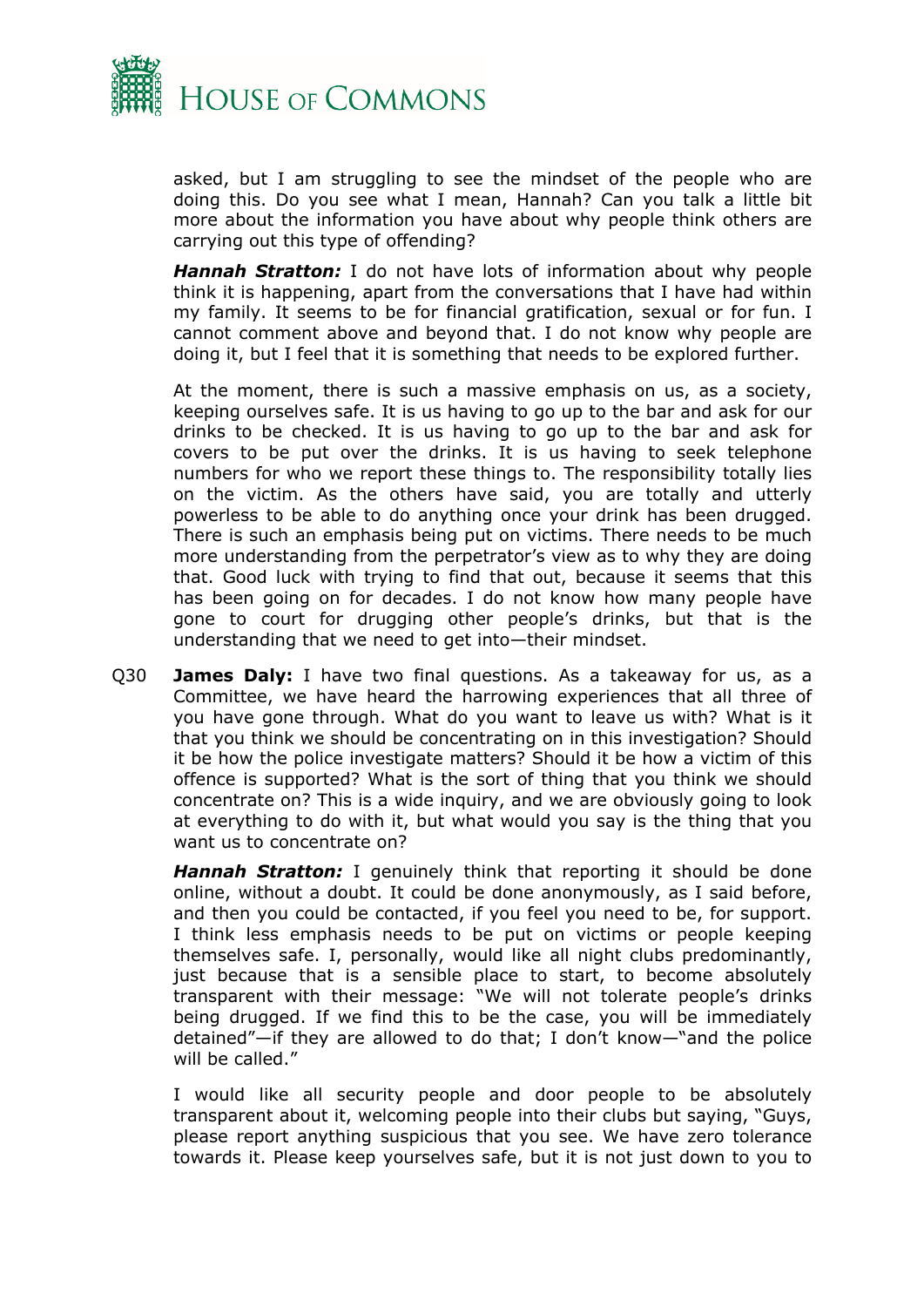

keep yourselves safe. We are actively making our venue a drug-free venue"—as in people being drugged.

Forget all this nonsense about posters just being in the ladies' toilets, which seems to be the case in the town that I live in. There are posters just in the ladies' toilets. First of all, why are they not in the men's as well, because we all know that it happens to men and women? Why in the toilets? This has been going on for decades. We need to be much more open about it. We need to be having many more conversations about it, and to be transparent about it.

The venues that are open like that could almost have a badge up to say, "We have done this training. Our staff have been trained. Our bouncers have been trained. Our door staff have been trained." There could be a country-wide programme that you buy into, if you like, so that people go to venues knowing that that level of understanding and intolerance has been met.

Q31 **James Daly:** Thank you, Hannah. Alexi, I think we are probably running out of time, but I want to thank you, as with Hannah and Zara, for being brave enough to come and give this evidence today.

We are a Committee investigating this. We want to make sure that victims are protected in the best way that they can be. We want to make sure that the police investigate these matters, if that is what victims want. We want to make sure that people feel safe. What is your final takeaway as to what you think we should be looking at in respect of this?

*Alexi Skitinis:* I think the most important thing to investigate would be prevention. This has to stop happening. I know it is not going to be an easy task, but there are ways you can prevent being spiked through your drink. Being jabbed is obviously a whole different investigation, but at least for the drink spiking there are ways it can stop. If that was prevented, a large amount of spiking would not happen, especially now that the jabbings are only a recent thing.

**James Daly:** Thank you Alexi, and everyone.

Q32 **Chair:** I thank all three of you for that very powerful testimony this morning. It has set us on opening this inquiry in a very positive way. I am really grateful to you for being so open and willing to share your experiences, obviously in really difficult and harrowing circumstances at times. Thank you very much for the willingness to be so open with us today.

We are very grateful. Hopefully, we will write our report in the coming weeks and will be able to incorporate some of the suggestions that you have put forward this morning, which I think have been very useful. Thank you again for spending time with us today.

### <span id="page-16-0"></span>Examination of witnesses

Witnesses: Helena Conibear, Dawn Dines and Julie Spencer.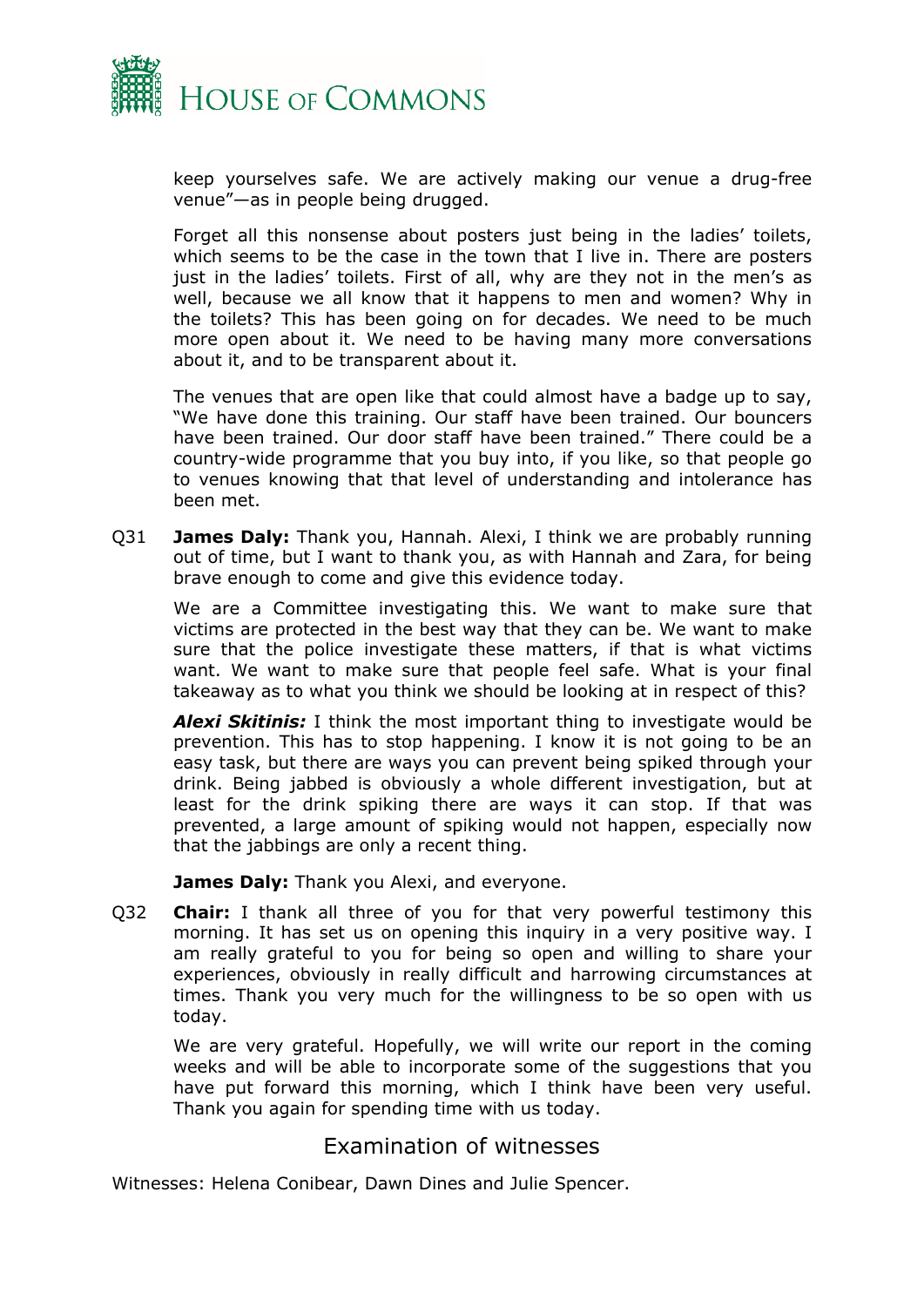

Q33 **Chair:** I welcome our second panel this morning. All the witnesses are in the room. You are very welcome to this rather chilly Committee Room in the House of Commons. Our heating, as usual, does not seem to be working very well. I apologise for it being rather fresh in here. Obviously, we have the windows open for Covid-secure reasons.

We are joined this morning by Helena Conibear, chief executive officer of the Alcohol Education Trust; Dawn Dines, chief executive officer of Stamp Out Spiking; and Julie Spencer, head of student wellbeing at the University of Lincoln. You are very welcome. I am very pleased that you were able to listen to our first panel this morning, who I think gave really powerful evidence about what had happened to them and the prevalence of spiking.

I want to start by asking each of you this question. One of the issues for the Committee is the lack of data about this. One of the key points that has just been made very strongly to us by those three witnesses was the fact that people did not feel able to report or did not want to report. Could each of you say something about what you feel the prevalence of spiking is, whether it has changed in recent times, whether there are new trends happening in spiking, and whether you think that particular groups are affected by spiking? There is quite a lot in that. Who would like to start?

**Julie Spencer:** I am Julie Spencer. I am head of student wellbeing at the University of Lincoln. I am not an expert on drug testing, but I have been at the university for 20 years, so I feel that I understand students' mental wellbeing.

We started our journey around support for spiking because we were seeing an increase in students' mental wellbeing issues, in terms of the anxieties that were going around; students who may have been spiked and students lacking confidence to go out. We started doing some rapid drug testing, in a collaboration with our student union and Lincolnshire police. We are really grateful in Lincolnshire because we have an excellent relationship with both the student union and Lincolnshire police.

We only started it in November. We have started taking data on student wellbeing. At the moment, it is very small numbers, but it seems to be providing what I wanted for us, which is reassurance to students about what was happening for them. Do you want me to go on to what we are doing?

Q34 **Chair:** We might want to come back to what is happening specifically at the university and what the experiences are there, but at the outset I am interested to try to find out more generally what we think about the prevalence.

*Helena Conibear:* I have a lot of data, if that is helpful.

**Chair:** Yes, please.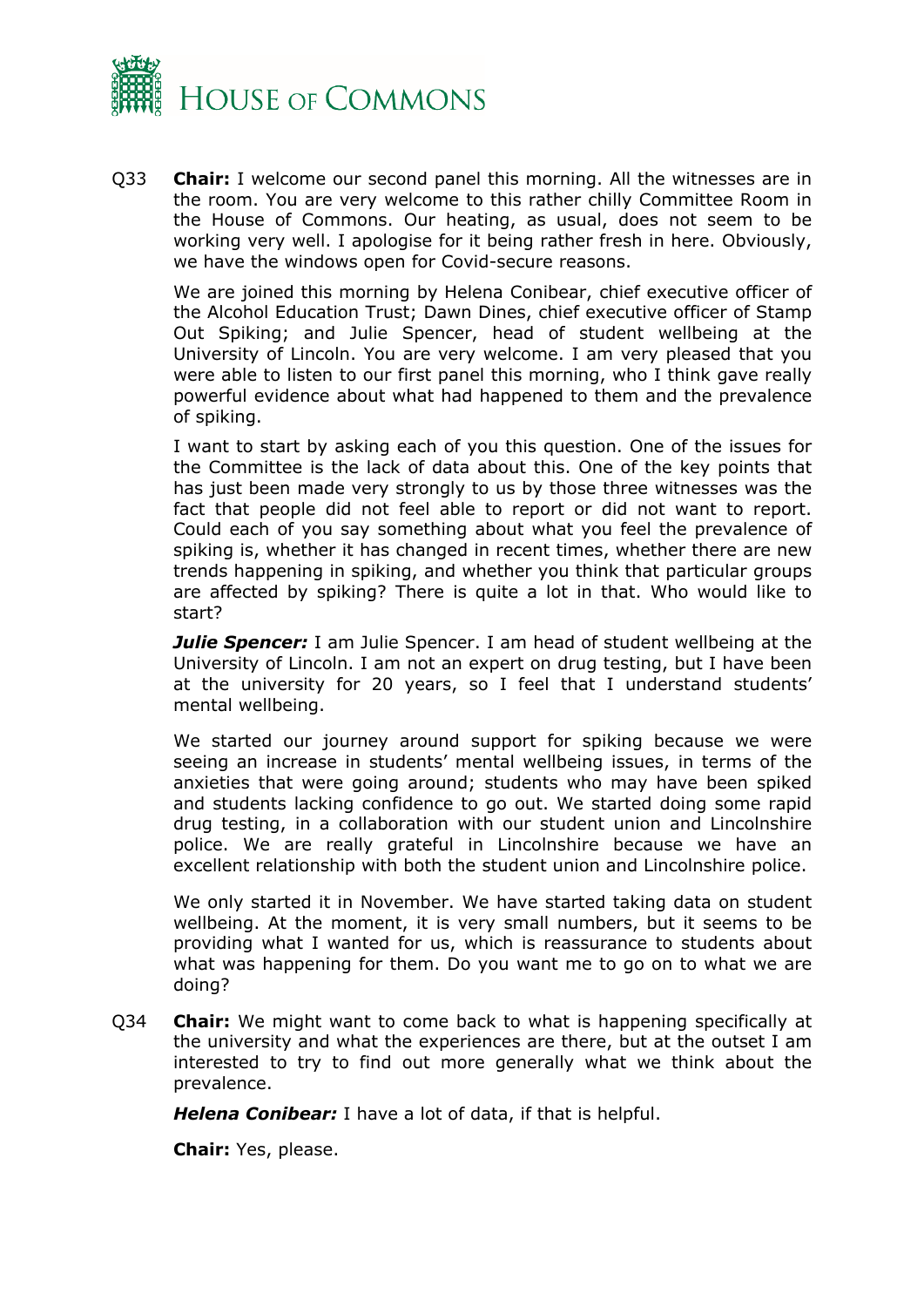

*Helena Conibear:* In response to the injecting, and the media requests as a follow-on from that, I like the term "malicious drugging" because certainly drinks spiking has existed for the 12 years that we have been supporting young adults across the UK. What has changed this year is the level of reporting to police. The evidence we were able to get from 23 different police forces is that levels of reporting have risen to about 1,400, which is almost a doubling, but prosecutions are extraordinarily low. The gathering of evidence is one of the key things we would like to see addressed.

Due to requests, mainly from investigative journalists, we are working with 4,500 organisations, including universities, further education colleges and young people up to age 25. We put out a call for evidence to the young people we work with. We had 747 responses, 94 of whom had been spiked and gave us very detailed testimony as to what had happened to them. Out of interest, that showed a prevalence rate of about 15% of females and about 7% of males. Something that has not been mentioned yet today is the very high prevalence rate among the LGBTQ community, which is at a similar level to young women.

What is also important to note is that nearly a quarter of the drinks that were spiked were non-alcoholic. We are finding that spiking is taking place not only in more obvious places such as night clubs and bars, but that the highest prevalence, at 35%, was at private house parties and in other places, including fast-food outlets, cafes and beach parties. What is very frightening about that is that we know the spiking is taking place or being committed by a wider friendship group. That, again, is raising anxiety and fear among not only young people going out, but all age groups.

Shockingly, only 8% of those who had been spiked reported it to the police or to a medic. Talking to Zara earlier, for example, there was no outcome from A&E. She was made to wait for eight hours. She was told by her GP to wait for two weeks for an appointment. Why don't we have evidence or any prosecutions? It is because after 24 to 48 hours the evidence of spiking has disappeared, and that evidence is no longer there.

That was our own data. "The Tab", which is a very big student media body, did an Instagram survey and had 23,000 responses. With our own survey you could say that people who had been spiked were more likely to respond, so are our figures genuine or did we have more people who were spiked coming forward to say they had been spiked, rather than those who had not? They found a very similar level. Among 23,000 students from 19 different universities, it showed that 11% of them had been spiked. It was very similar to our own findings.

*The Independent* commissioned YouGov. They did a statistically relevant poll of all age groups with 2,000 young people. They found that 11% of women and 6% of men had experienced spiking. What was particularly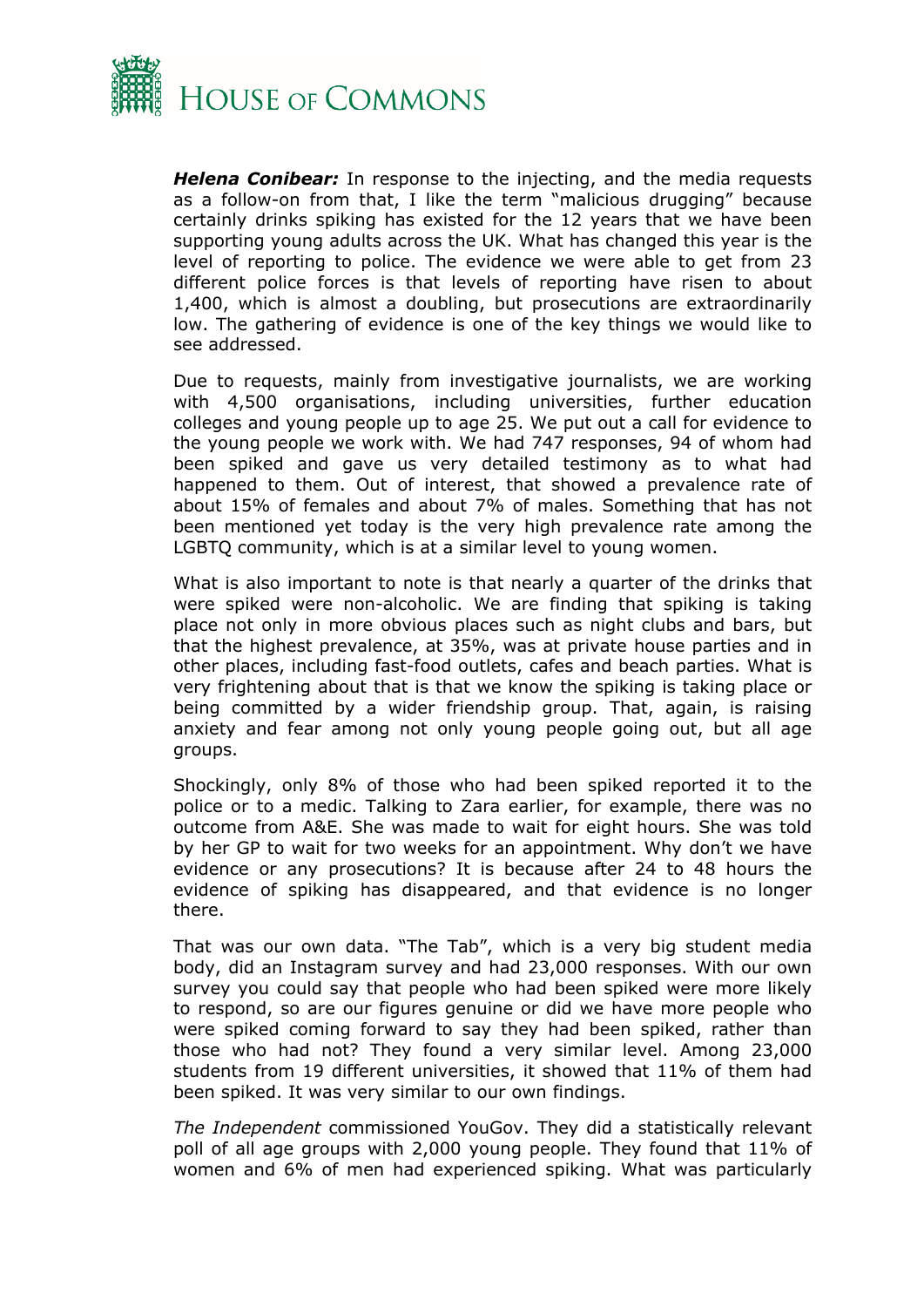

interesting about their study was that 14% of those, the highest level of spiking, were among the 24 to 49 age group. Our message is very much that it can be any drink in pretty much any location, and it can happen to any person. Obviously, the lowest level of spiking was among the over-60s, but as we heard from Hannah this morning we can all be victims, I am very sad to say.

The other thing that is very important to mention is the lack of confidence among those who are brave enough to report their stories and details about reporting what has happened to them. As I say, only 8% of those in our study were brave enough to go to the police or the GP. In 50% of cases nothing happened as a result.

The barriers that came through were that in A&E they are often considered to be drunk of their own volition or to have taken drugs, so they are not taken seriously, and they are not often offered a drugs test. They are then sent to the police. The police say, "I'm sorry, we are not carrying out a test," and they are told to go to A&E. Shame and social embarrassment came out very strongly. Memory loss and blanks, not being able to remember what happened, and trauma, leading to a time lag before they are prepared to report to anybody is also a huge barrier.

Hannah mentioned the worry about getting a venue into trouble if you know a venue well. If you have been at a house party, you do not want the hosts to get into trouble. In many cases, there is some suspicion about who has spiked their drink, when it is the wider friendship group, and they do not want to become a social pariah among their own friendship groups and be seen as causing trouble.

Q35 **Chair:** That is really very helpful. Thank you for that. Dawn, I want to ask about your specific campaign to get an offence around spiking. That is clearly one of the other issues. There is not a specific criminal offence. If a drink is spiked or if an injection takes place, it is rolled into a different criminal offence.

*Dawn Dines:* It is, yes.

Q36 **Chair:** Could you say something about that, and whether you think that would help?

*Dawn Dines:* Of course. My name is Dawn Dines. I am the CEO and founder of Stamp Out Spiking. I have been campaigning against this horrendous crime since 2005.

As you were just asking, I have been lobbying to try to get the law changed on a specific offence code. It is so difficult for us. I contacted all the police forces throughout the country to request their freedom of information data, so that I could try to find out exactly the extent of this crime. Because it does not have its own specific offence code, that is virtually impossible. We cannot paint an accurate picture of exactly the extent of drink spiking because of all the different offences. For example, if there had been a sexual assault, that would lead over the offence code.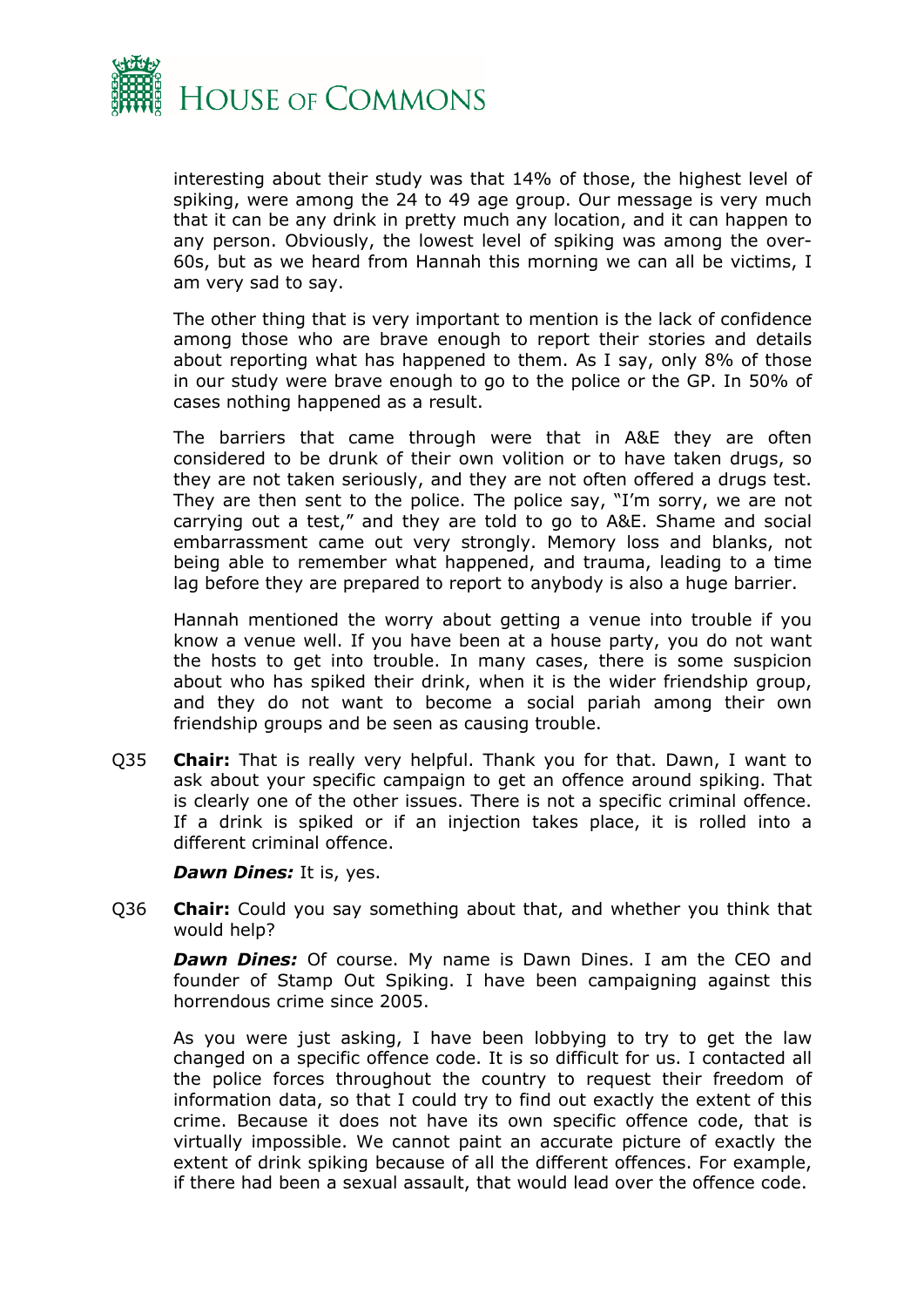

There are different types of drink spiking. Obviously, alcohol is still a drug. Everybody seems to assume, "Oh no, they've just had too much to drink." If you are sticking an extra shot in somebody's drink without their knowledge or consent, they still may have to operate machinery. They might have to drive later. They might be on medication. Education is key in what we are talking about. At the end of the day, unless we educate and explain, some of the nicest people I know in the world will always buy somebody a double. I say, "Why would you do that?" They say, "Well, I thought I was just being kind." Probably people who love you and care about you are actually spiking your drinks. It is not only for malicious intent. That is one thing that we have to make very clear.

There is something totally different between drink spiking with alcohol and drink spiking with date-rape drugs. If somebody spikes you and puts extra alcohol in your drink, it can have a bad effect, but if somebody puts Rohypnol, GHB or one of the diazepam family into your drink that is going to be something completely different. You will be compliant. You will not be able to put up a fight. You will leave with the assailant. You will have no memory of what has happened to you. That is something that desperately needs to be educated about, because you only have a very small window. If somebody spikes your drink and if you start to get certain feelings like chattering teeth, blurred vision and loss of bladder control, those are massive tell-tale signs. If that happens to you, you need to get to a trusted friend or trusted member of staff as quickly as possible.

I am sorry, I think I have gone off on a small tangent there.

**Chair:** No, that is helpful. Stuart McDonald is going to come in on the education point.

Q37 **Stuart C McDonald:** I feel a little bit naive, in that I really was not aware of the prevalence of this until this morning, after reading the background papers. It is even just the point you made that if someone asks you to buy them a small wine or whatever don't get them a large one, or if they ask for a single don't get them a double. We seem to be talking about quite a large range of types of behaviour, from really malicious and premeditated for a specific purpose such as theft or a sexual assault to the culture that Mr Loughton was talking about earlier where it seems to be just a laugh. There is a lot going on.

My question is about education. Who is responsible for making sure that there is sufficient awareness about this? I get the impression that there is much more awareness than I thought there was. Is the real problem not so much awareness that this is happening, but that it is serious and will be, or should be, treated seriously, and it is not just for a joke? What message are we trying to get across, and who is responsible for doing that now? I will start with Julie.

*Julie Spencer:* We have an opportunity to see if we can get some education out earlier. I am talking from a university perspective, before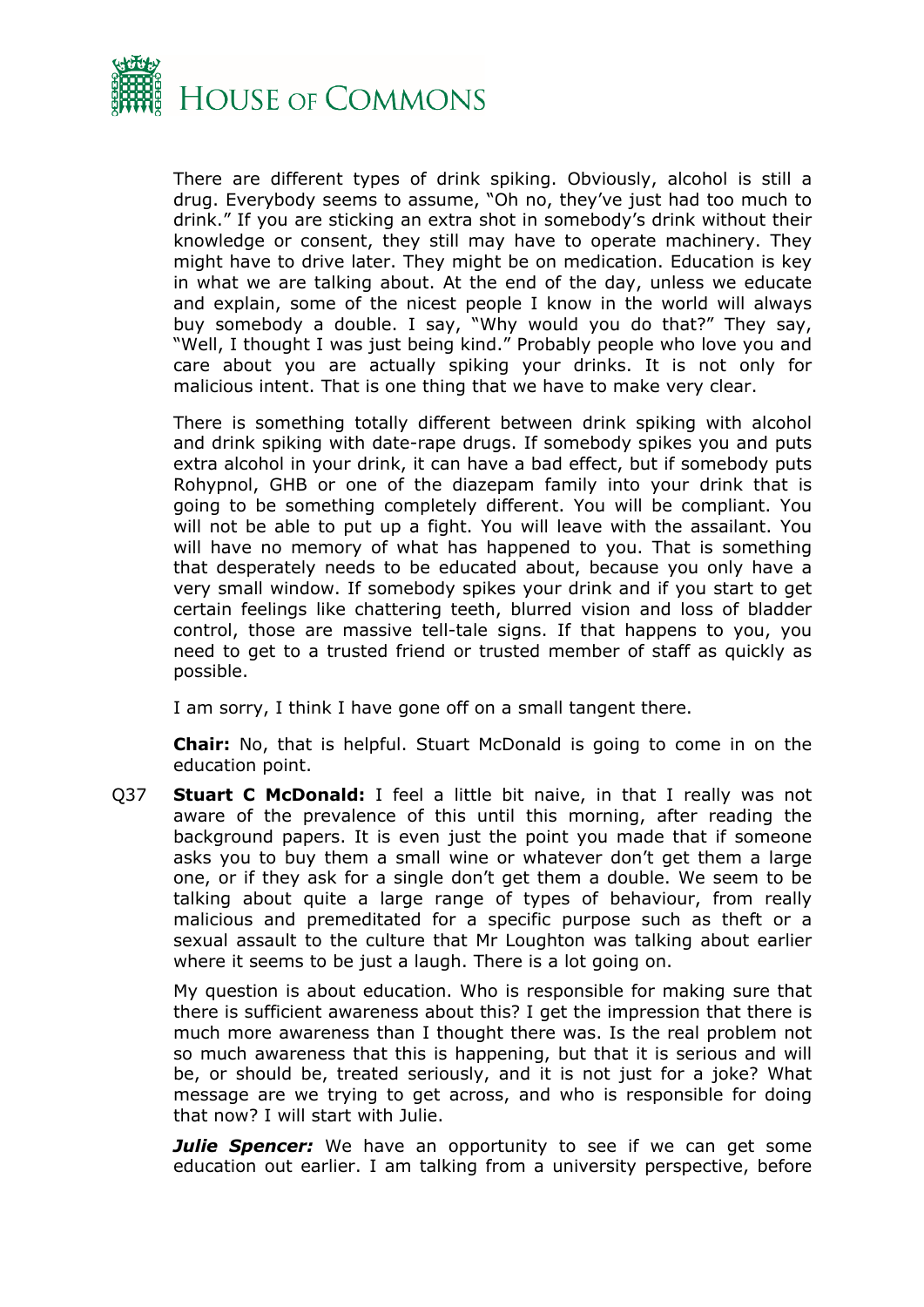

they arrive at university. One of the things we have definitely seen through the data we are taking is that with students who have been spiked it is likely to have been with alcohol. We are testing for seven different categories of drugs, and they are coming back negative.

When we have been talking to some of our students, they talk about free pouring. I do not think our students are typically aware of what a shot of vodka is, for example. We talk about buying doubles, but it could be with their friends in house parties where they are offering them. We need to start to educate people about what is a measure of alcohol, for a start. I firmly believe what Dawn said. We think we are being friendly, but actually we are over-pouring or free pouring, as the students say.

There is some education that could be done earlier. At Lincoln, we have been giving out Spikeys for a very long time. I think Zara mentioned them. They pop in the tops of bottles. We give those out from the minute students arrive, and onwards. There are stop tops for drugs. It is telling our students about it as soon as they arrive. Student safety is incredibly important. We all need to be safe when we go out and about.

If you feel that you have been spiked, you must get to a trusted friend. We get information out to our students about what they need to do if they feel that they have been spiked, so that they are not putting themselves at further risk. There are consequences of that. There is education about if you are found at a house party, and there are consequences. What is that? It is a crime. It is linked to others, and I understand that, but from a university perspective we have student conduct and discipline and all of those things. Education is definitely key. My view is that it needs to come earlier in things like sixth forms.

#### **Stuart C McDonald:** Helena?

*Helena Conibear:* First of all, going back a step, we definitely need more data. That is absolutely key if we are to have an informed information campaign. Certainly, there is lots of education in schools. We work with pretty much every secondary school and further education college on what units are, what the law is, responsible drinking guidelines and safety tips. We think that there needs to be a general awareness campaign on how to keep safe and look after each other in what we call the transition stage between further education college and sixth form. There is a lot of prevention and early intervention in years 8, 9 and 10, but there is very little for 16 to 18-year-olds, which will be more about how to keep safe and look after each other, in the transition to the legal drinking age and navigating the night-time economy.

Going back to our victims, the onus must not just be on the individual either. There must be a lot more about the consequences of being a spiker, and confidence in calling out drink spikers. It must become socially unacceptable. How can it be seen as funny or a bit of a joke? It may be driven by misogyny or FOMO—fear of missing out. We do not know. We do not understand.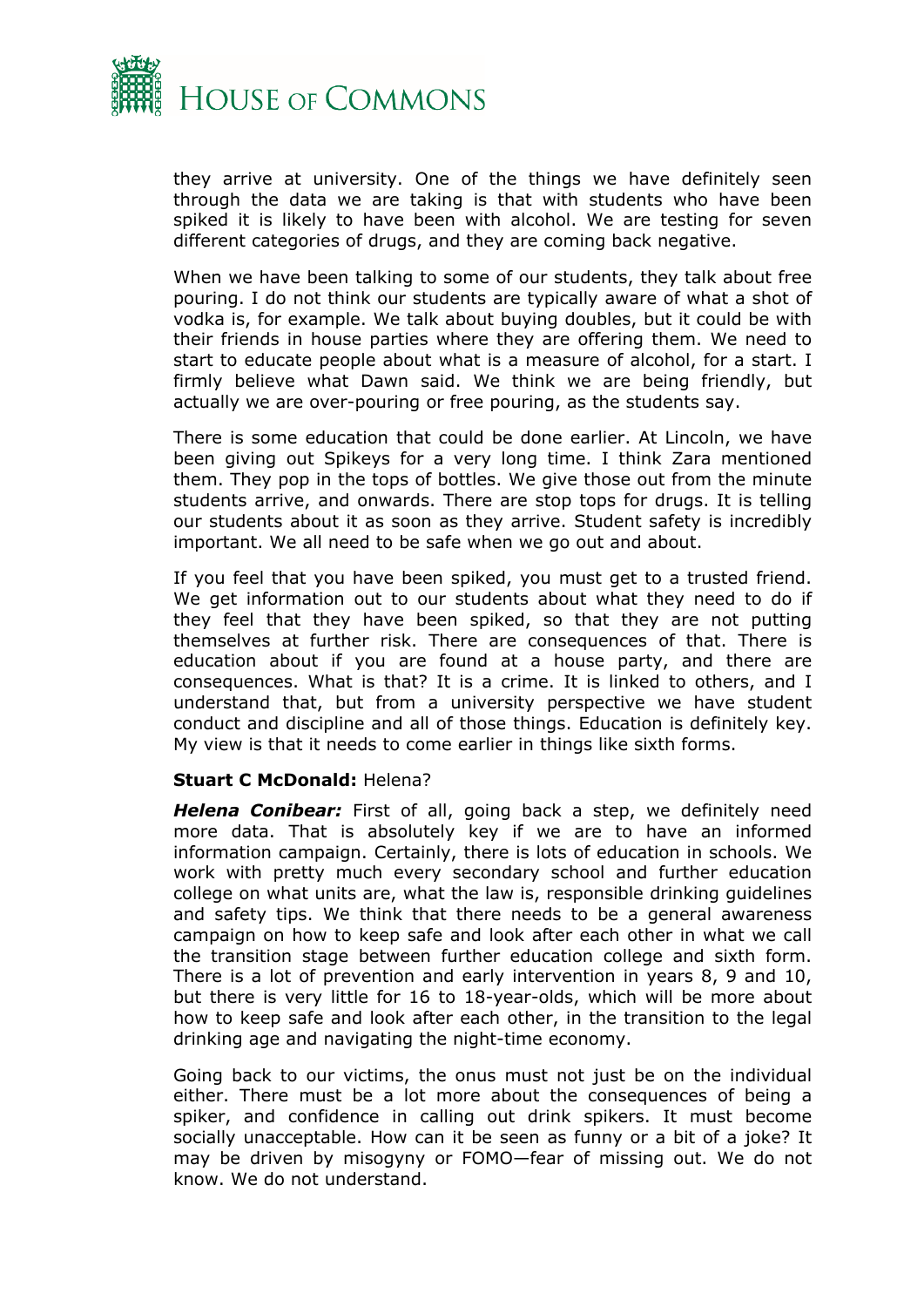

I have managed to find two studies looking at motivations for drugging internationally. We need more research into what is driving what is truly an epidemic. If one in 10 young people, and not only young people, are experiencing spiking, we really have to do something about it.

We did a survey, first of all, of lower-sixth students about their main worries about going off to university. Their main worries were keeping up with work and financial worries. We then did a study of second-year students and what their main worries were. The first was anxiety and loneliness, and the second was pressure to drink and take drugs. We know that that has to be part of it, too. We would love to see a piece of work or a programme for 16-plus, and to be part of that.

We think there should be a strand aimed at potential spikers, to understand their motivations and to target them in the sixth-form setting, and also about where spiking takes place. It is not just the nighttime economy. We have to be aware in all sorts of settings. Of course, there must be advice on preventing spiking itself, how to recognise the signs, where to go for help and support, and how to report incidents. We have to build confidence in reporting. In most cases, young people are not reporting it to the police because they feel that they will not be taken seriously, or they do not have proof. We have to build confidence there because, unless we have evidence, we cannot bring more prosecutions. Therefore, we are not going to reduce drink spiking.

**Stuart C McDonald:** Dawn, is there anything you want to add to that?

*Dawn Dines:* Yes. Again, we are going straight back to the victim—"It is the victim's fault"—which just seems a little unfair. I truly believe that the majority of frontline workers in the night-time economy need to be drinkspike aware. We need to go in and educate. We need to show the symptoms so that everyone is singing off the same hymn sheet, basically. When a spiking incident happens, we must have the correct policies and procedures in place. Everybody must have a clear line of action. We need an immediate call to action, because we know this is happening. It is hugely under-reported. We have done our own survey and over 97% of victims did not report this crime to the police.

We have had three victims here today, and not one of them reported it. Why is that? We need to be asking these questions. Why is nobody reporting this? I asked 20 male victims to come up to represent here today. Not one of them would come forward. I was like, "Why wouldn't you come forward to help other people?" They were humiliated. They were embarrassed because of the lack of evidence and people not believing them.

It is such a shame at this stage in the game. I know this has been happening for years. I have been campaigning, like I said, for years. At the end of the day, when I look back at all of these experiences, most people I have spoken to did not report it to the police. When I have delved into that to find out why they did not report it, they have come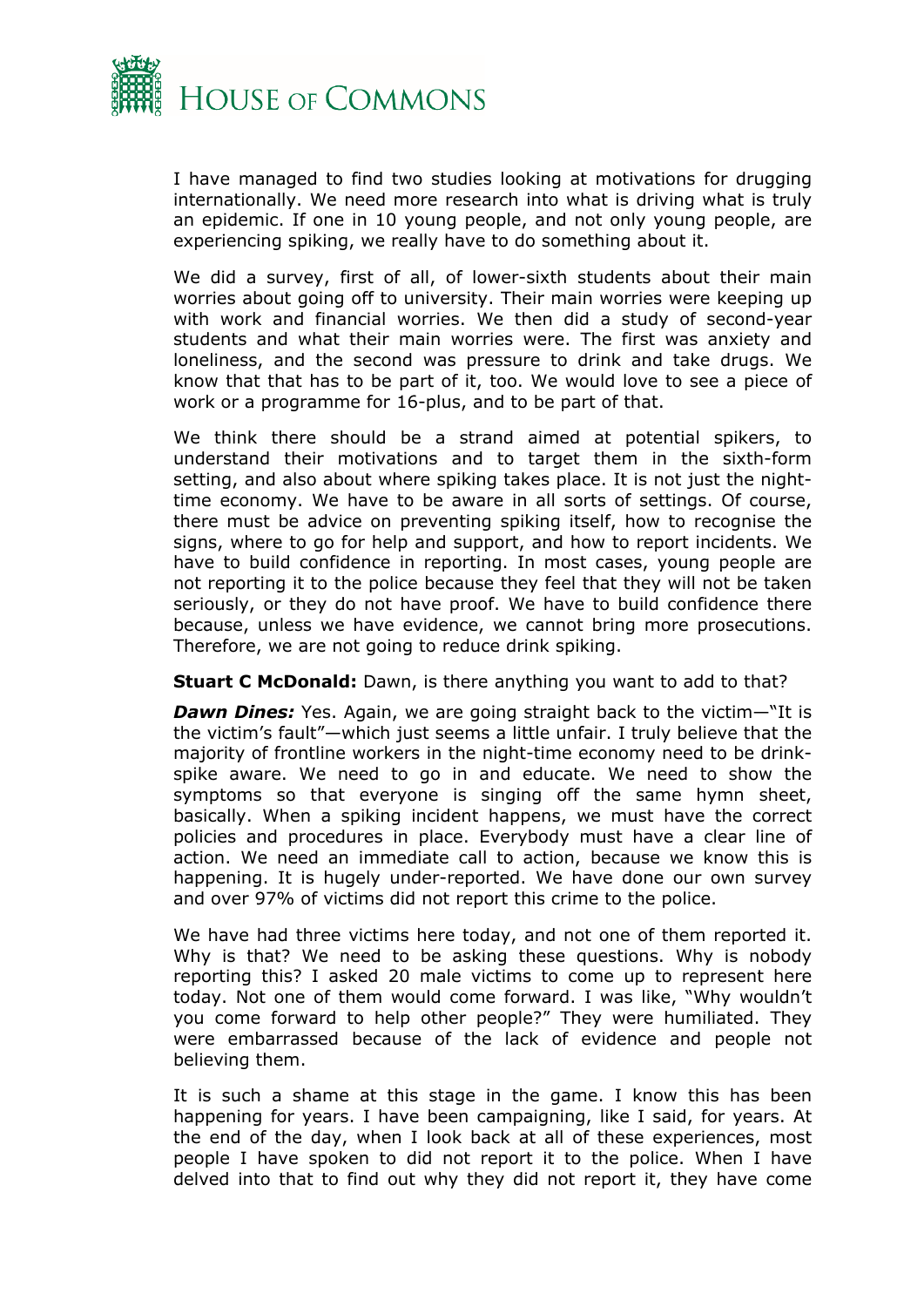

back with, "There was no clear or easy way of reporting it." Some people reported it and the police just accused them of having too much to drink. That is lack of training and knowledge.

We need to explain about Rohypnol and GHB and what date-rape drugs actually do to you. The time of reporting it is such a major issue because these drugs can go out of your system in as quickly as six hours. If that is the case, and you have gone for a night out and someone has put Rohypnol in your drink and you have gone home—whether you have been sexually assaulted or robbed—the next day, when you wake up, you are going to feel really hazy. You are not going to know what has happened to you. We need to get a public awareness video and training out there as soon as possible. Then people know that they have to go and get their bloods taken.

Let's give the police a chance to be able to do their job. Let's do public awareness so that people know the extent of this crime and exactly the step-by-step process of what they can easily do. Once that is set in place, I am sure we will get more convictions. People will understand it a lot better. People will be in a better position to do that policy and procedure.

**Chair:** That is very helpful. Tim Loughton, who is a former Children's Minister, might want to come in on the education point, and more generally as well.

Q38 **Tim Loughton:** I completely agree with everything that Dawn Dines has said on that point. Just for the record, one of our witnesses, Zara, did report it to the police, albeit not in as timely a manner as might have been more helpful. You are clearly right, as we have heard from everybody else, about the reluctance, through embarrassment at not knowing what happened or whatever, to report it to the police. As I said earlier, this is assault. You would report it to the police if you had been hit in the face, so you should.

First, I want to come back to you, Ms Conibear, and your really interesting and helpful but alarming statistics. You are right that we need more data along those lines. I was quite alarmed by non-alcoholic drinks being spiked, which is surprising. There is no excuse for you feeling, "Oh, I just had a bit too much to drink." Secondly, there was the prevalence of private parties at 35%. To be clear, is that malicious spiking at private parties rather than a chum getting you a double rather than a single, just to be sociable?

*Helena Conibear:* It is malicious spiking. I should make it clear that our survey was age 16 to 25, so the 16 to 18-year-olds would not be able to drink legally in the night-time economy. That may have led to the house party prevalence being higher. In fact, we looked at the average age of those who reported in depth to us, and it was 20, so we do not think that would have affected the level of prevalence in private settings.

**Tim Loughton:** That takes in private parties on student campuses, for example, whereas we know that many students, as we all did, get a few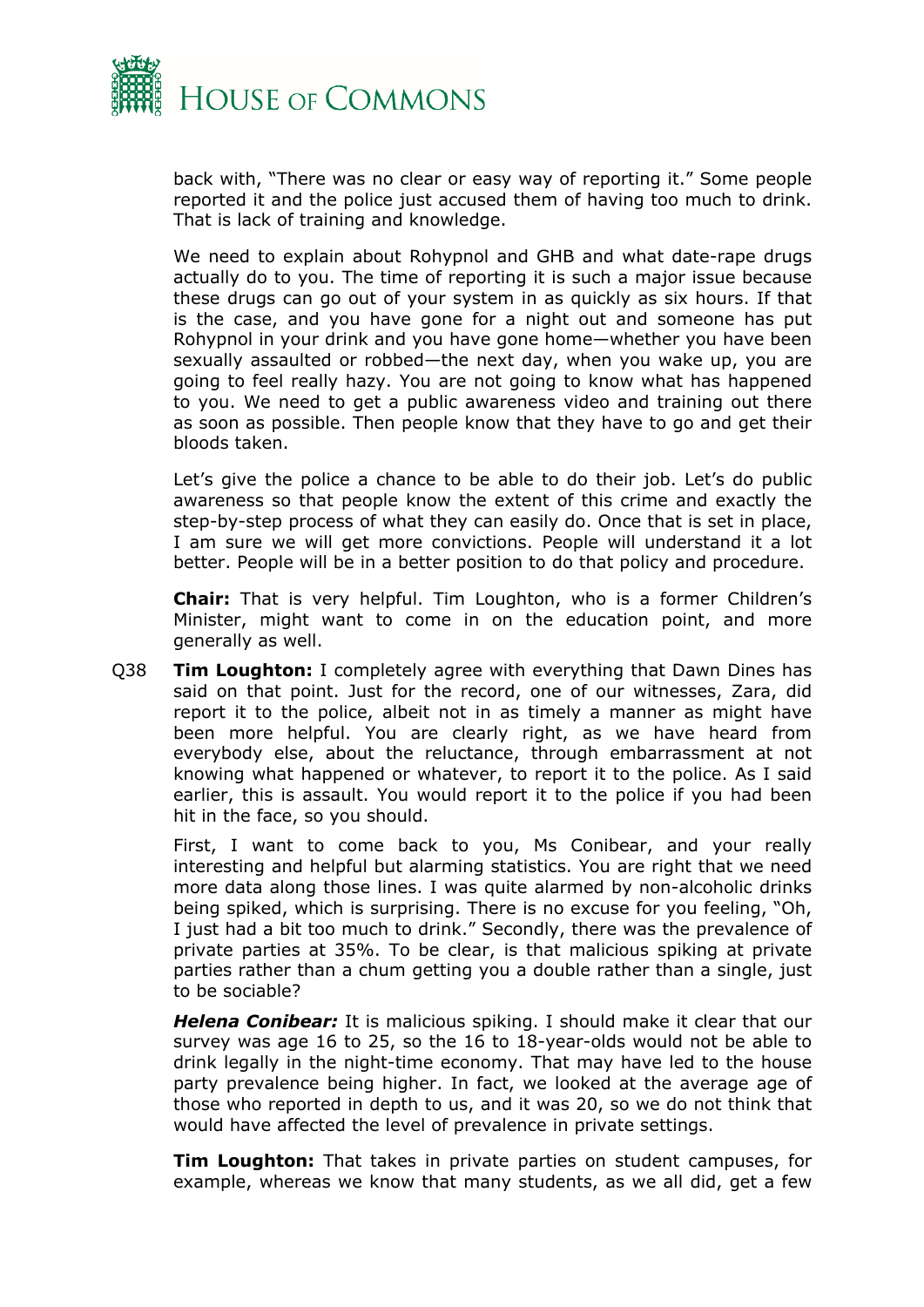

in first before they then have to go and pay more expensive prices down at the club or the pub afterwards.

#### *Helena Conibear:* Yes.

Q39 **Tim Loughton:** Again, it must predominantly be fellow students who are the culprits.

*Helena Conibear:* It is the wider friendship group. That is why I said that education must cover the social unacceptability of spiking and, sometimes, the lifelong consequences for the person who has been spiked, as well as what to do to avoid drink spiking, which I would argue that a huge proportion of young people understand very well. It is changing a mindset. As Dawn mentioned, it is A&E, GPs, the police and any of the frontline people who first meet somebody, including door staff and anybody in the night-time economy. They must not presume automatically that somebody, if they are aggressive and acting in what may be an antisocial or a drunken way, is drunk. They could well be a victim of drink spiking. Education must cover that.

Q40 **Tim Loughton:** I completely agree, which is why I think Dawn Dines's point about wider education is not just about PHSE at school, the student welcome pack, or SEAL or whatever. There must be far greater awareness that we are not just doing this to go through the motions, but that it is a real problem. Of course, it is not being defined as a real problem because so few people are coming forward, and then we see so few prosecutions. Your point about the number of reports going up to 1,400—which had doubled over whatever period—

*Helena Conibear:* That was data from 23 police forces in 2021. There were 1,466 reports, up from 722 the year before. Interestingly enough, there were 915 in the year before that, so it dropped before coming up again. As far as we can work out, through freedom of information and a huge amount of research by an investigative journalist, there were just nine charges in 2019, eight in 2020, and one that we are aware of in 2021.

Q41 **Tim Loughton:** This Committee is also looking at doing a rape inquiry on the low level of successful rape and sexual abuse prosecutions. The 1,466 resulted in nine actually going to court, of which—

*Helena Conibear:* No. It is too early for 2021. There is only one. Out of interest, 237 of those 1,466 had a sexual offence linked to the spiking.

Q42 **Tim Loughton:** Were any of them then successfully prosecuted?

*Helena Conibear:* We do not know yet. It is so hard to get hold of the information. The year before, when we have data from the 23 forces, there were eight prosecutions from 722 reported spikings.

Q43 **Tim Loughton:** Again, this is an assumption, but most of those that have gone that far, to investigation, will be linked to a specific case of resulting sexual abuse or financial fraud. For somebody who has been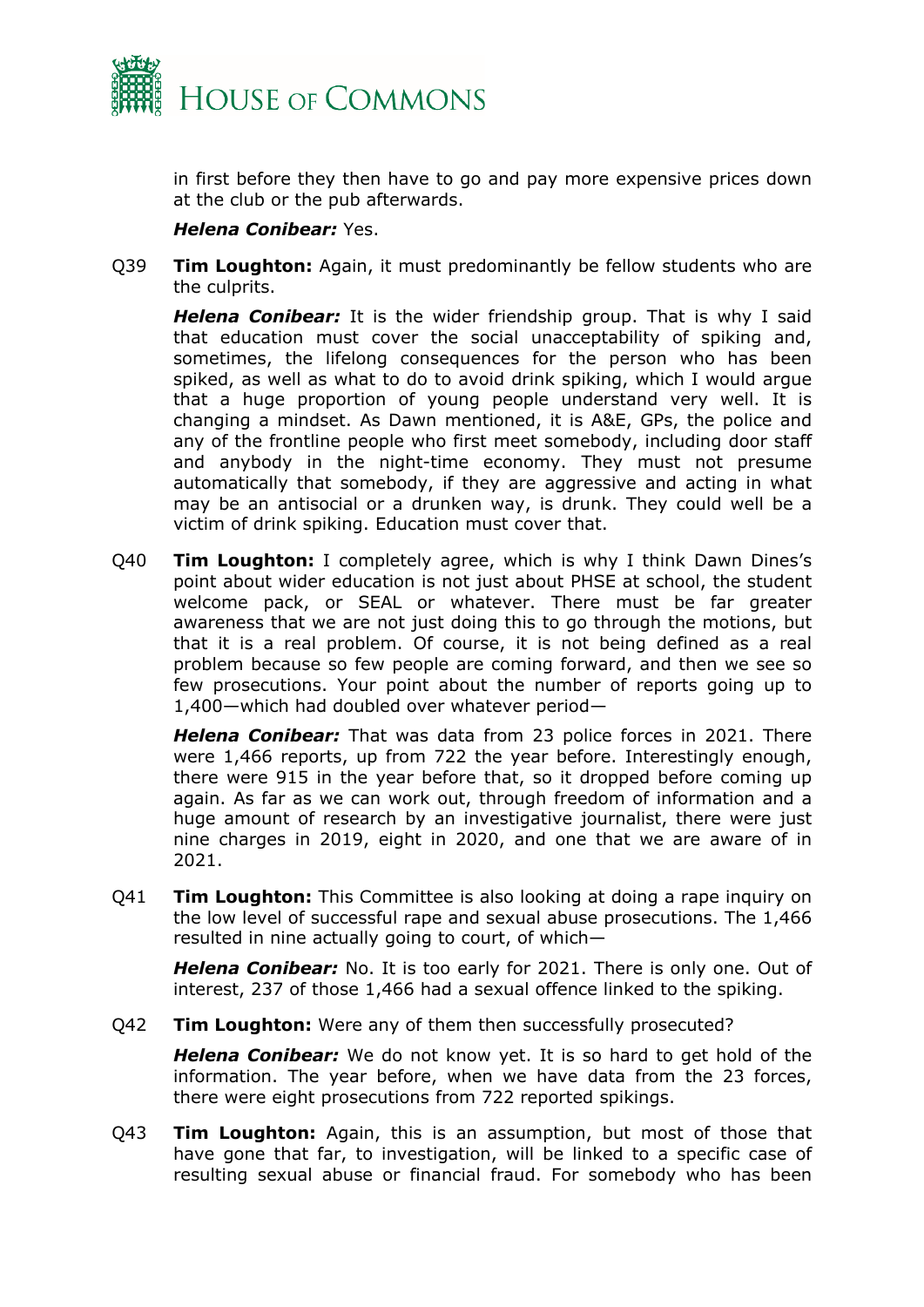

spiked for kicks, if I can use that term, as Zara went into detail about, there are probably no instances of that actually leading to a prosecution because the evidence did not back it up. They would have a motive then to abuse in whatever way.

*Helena Conibear:* That is the problem overall—how hard it is to gather evidence. Zara mentioned busy clubs where you have strobe lighting and people dancing. Capturing anything on CCTV is very difficult. There is then any time lag before going to the police or A&E, if they do, or to student wellbeing services. I am very pleased to say that since October the number of programmes coming into place as a result of the publicity on drink injecting is very pleasing.

Q44 **Tim Loughton:** It is not unreasonable to assume that there have probably been no successful prosecutions for somebody spiking, be it by injection or adding something to a drink, which has not then been directly linked to a sexual or financial abuse case.

*Helena Conibear:* As far as I know, but you will have to ask the police directly about that.

*Dawn Dines:* There is one. It is the Wade-Allison case, in our area actually. It was in Dorset and across in Devon. Wade-Allison was a chef, and he abused his position of trust. I believe he raped four women. Three of them did not come forward until the fourth woman came forward. Then the other three went in and testified. I think he received 26 years in prison.

Q45 **Tim Loughton:** Good. But that was linked to a sexual attack. He was not prosecuted because he had spiked a drink without it then resulting in a sexual assault or financial fraud.

*Dawn Dines:* He did spike the drinks. That was part of the case.

Q46 **Tim Loughton:** I understand, but he was prosecuted for rape, presumably.

#### *Dawn Dines:* Yes.

Q47 **Tim Loughton:** That is the point I am making. In terms of the attitude of the police and education, the police need to be part of that. When we raised this as a side issue in another inquiry with a chief constable, there was a slightly alarming lack of awareness about it as a problem. Is there a problem with the police not really taking it seriously, which is part of the reason why perhaps they do not progress so much?

*Helena Conibear:* Certainly, historically. Up until 2021, there has certainly not been any joined-up thinking or work specifically on spiking to help address its prevalence. There are now some very good campaigns coming into play. We are submitting that in our evidence. In Bristol, for example, I think it is Home Office-funded. It will be excellent to have far more drink-testing kits in Nottingham, Lincoln and Newcastle. There are some very good police campaigns. They are usually joint campaigns. That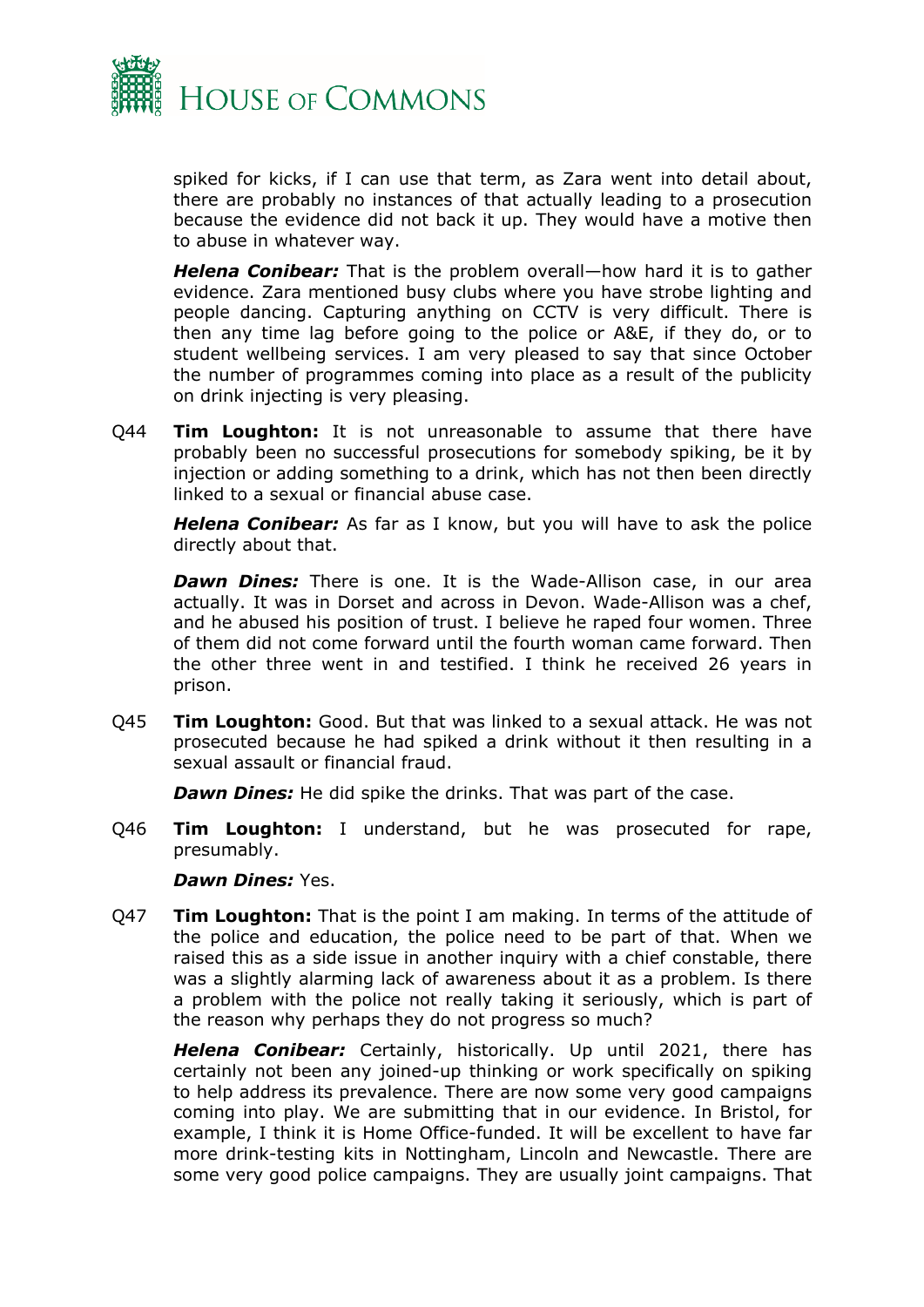

will begin to help gather evidence and make a difference, but it is very early days, and we have no proof yet and will not probably for 18 months, as to their efficacy.

Q48 **Tim Loughton:** I have a final question. My apologies. I have a question in the Chamber, so I am going to be very rude and disappear, but my colleagues will ask further questions. Are there examples of best practice in other countries? You referenced international data and a lack of it. Are we in the lead here, or are there other places that have flagged this up and seem to have much better programmes to deal with it, be it for education, prosecution or whatever?

*Helena Conibear:* I think we are in the lead.

#### Q49 **Tim Loughton:** We are in the frontline?

*Helena Conibear:* Sadly.

**Tim Loughton:** Thank you very much.

**Chair:** I know that Simon Fell has a question in the Commons shortly as well. Simon, are there any questions that you would like to raise before you have to leave?

Q50 **Simon Fell:** Thank you, Chair. Julie, it strikes me that Lincoln University is probably ahead of the curve in what you are doing to raise awareness with your students and in drug testing. I am interested in your view. How much of the iceberg do you think you can see as a result of raising awareness among people going through your university?

**Julie Spencer:** It is difficult. We have just started this around drink spiking because it has become more and more talked about on social media. For us, at Lincoln, it was around what we could do to support that. Personally—this is not the view of the university; it is my view—I think this has always been there, but now we are encouraging students to come forward. We have carried out 30 tests in two months, but that is 30 tests that we would not have carried out if we had not started doing our social media campaign on the back of this.

Have we touched the iceberg? Quite possibly. I think it is the same as when we started talking, as universities, about sexual misconduct. Now that is increasing. I think that was always there as well. I think that possibly students will be more encouraged and braver. When we listened to the witnesses today, all of them had had an emotional impact. That is certainly what we are seeing in wellbeing. If we can reassure our students that support is available to them across universities, and not just Lincoln, hopefully we will see more come forward. I would be encouraged to see more come forward.

Q51 **Simon Fell:** As would we all; thank you. Obviously, you are equipping your students with knowledge and skills and drug-testing kits. Are you seeing changes in their behaviour as a result? Are you seeing more instances being reported?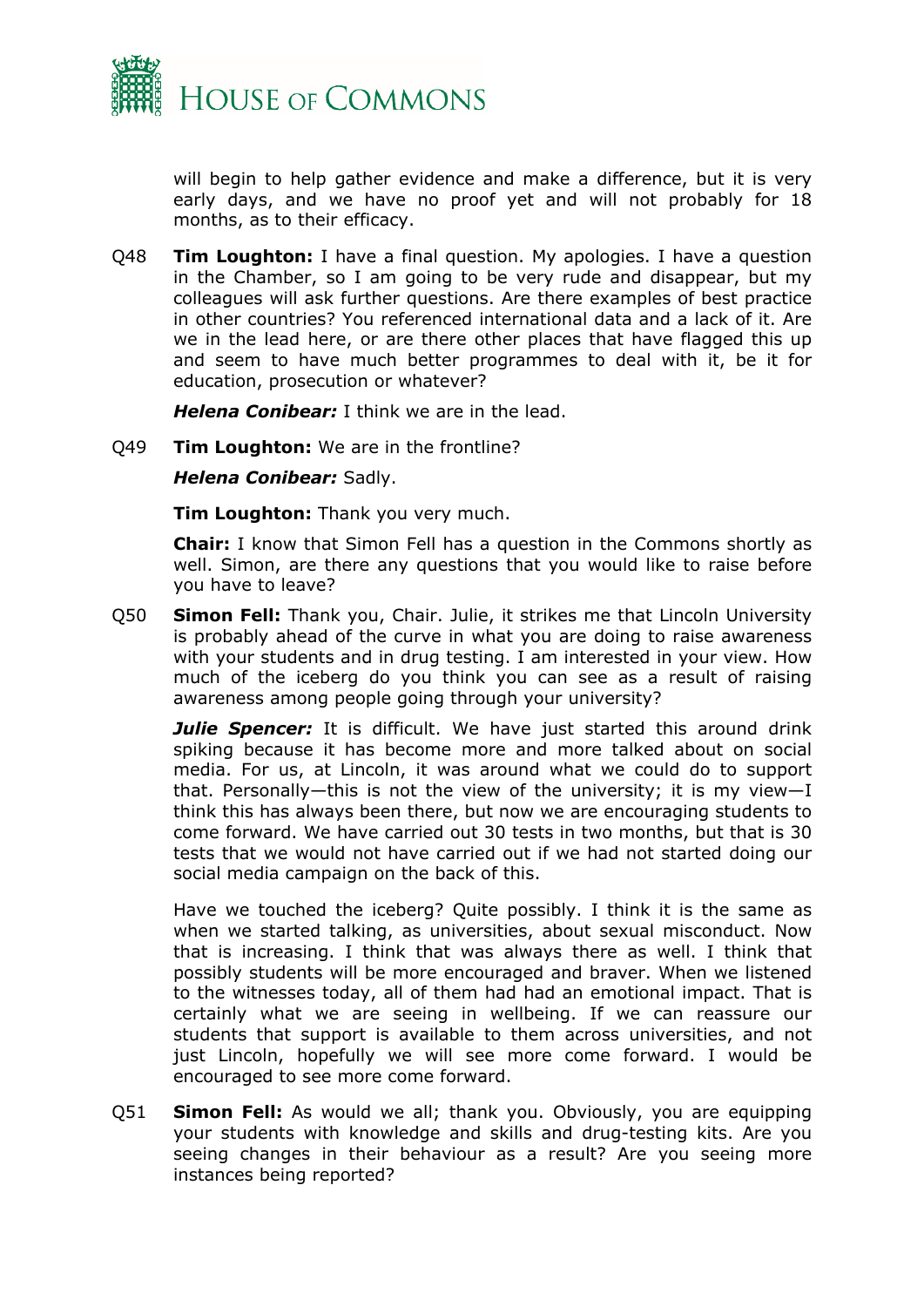

*Julie Spencer:* Yes. We have been doing this for two months. We are definitely seeing more incidents reported. Of the instances we have had reported, we have only had one that was positive for drugs. I am not suggesting that they have not been spiked, but probably it is to do with levels of alcohol. Yes, most definitely. What has been reassuring for us at Lincoln is that none of those was in our own venues. The student union is incredibly proactive at Lincoln. They do drug testing in drinks and things at Lincoln, so students can go to the bar.

Again, I appreciate that this is the victims having to go and look for this themselves. I think there is some education there. For us at Lincoln, it is a collaboration. It is important that universities replicate that across the UK. This is an important issue for our students, and we have to keep them safe.

Q52 **Simon Fell:** Thank you very much. I have one last question, if we have time. Dawn, you mentioned earlier that you want to get a PSA ad out, a video to raise awareness. I know that your organisation produces a whole range of content to raise awareness and to help victims. I am interested to know whether you have a view as to what works where, and what works best. What is the most effective way to cut through to people who might become victims and to help those who have been victims?

*Dawn Dines:* We are all about being proactive. It seems to me that it is always after the event: "Oh, let's get a testing kit." Why don't we try to stop it, and nip it in the bud in the first place? That would be my ideal situation.

The criminal offence code needs to be changed as soon as possible. Obviously, we know about unattended drinks, but, personally, I am a smoker. If I am in a pub or a night club, every time I leave, I cannot take my glass outside. Why can't we just decant into a plastic cup like they do across Europe? We are leaving unattended drinks. It is a drink spiker's heaven to leave drinks.

I have taken my publican's licence over the last couple of years. I am actually a licensee now. There was not one question, when I went for my publican's licence, about drink spiking. I could go out and put on a festival or run a pub, and I would have no training whatsoever. I think the policy needs to be changed and updated on drink spiking.

With taxis, if you have someone who is off their head—even if they were drunk or if they have had their drink spiked—no taxi is going to take you home. How unsafe is that? We have people on the streets who have had their drinks spiked who are wandering around and cannot get home. That is a very serious thing.

In the police's defence, I have to say that it must be difficult to try to get convictions because we need to collect samples from the drinking vessel; we need to get urine and blood samples as quickly as possible; and check CCTV of the area. All of those little things add up, but we can do it with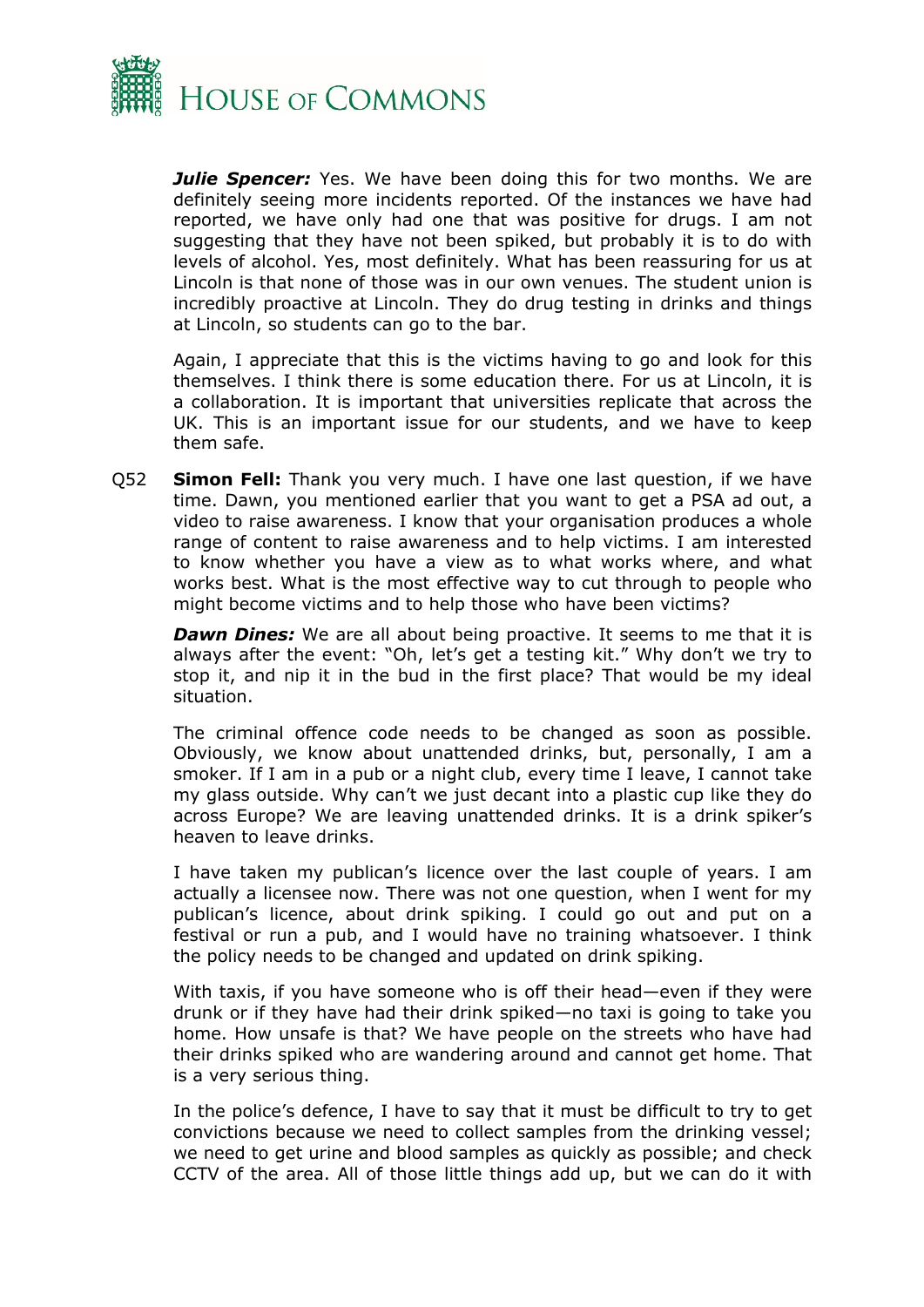

training and education, once we know that and once the person who works behind a bar knows that as well. Anybody can go and work behind a bar. I did when I was 18 years old. It is a job that is really easy to do, and there is no training whatsoever. Surely, we should have a small amount of training for anybody who is working in the night-time economy so that they understand what can be done about this.

Obviously, there is the drug classification. There is a bit of a wish list from me. For us to be able to get on to this crime and be proactive, first of all, Julie mentioned the Spikeys. They are brilliant. We have some great stuff out on the market at the moment that can help to protect drinks, but that is like putting a plaster over the problem. It is okay to protect drinks, but now we need to educate.

If we put 100 people in a room and asked, "Have you ever put any extra alcohol in someone's drink without telling them?", they probably have, if they are honest. I have done it before to a friend and put a double in. Now, with education, I would not do that. I would never do that again to anybody I know. I would always safeguard them and make sure that that is what they wanted.

Helena explained about the extra alcohol and the non-alcoholic drinks. That is such an important part. We had a young girl—I think she was 13 years old—who drank out of a Lucozade bottle. Someone had put copious amounts of MDMA in it, and she passed away. It is not just alcoholic drinks that get spiked. I think that needs to be shared as well.

**Simon Fell:** Thank you; that is very helpful.

Q53 **James Daly:** I am going to ask your opinion, because this can only be an educated guess. On the basis that I would quite clearly say that we accept that spiking is a criminal offence, and we will come on to the definition of what type of criminal offence it is, would you say that it is widespread? I come with the point of view of Mr McDonald, of naivety in respect of this, and I must apologise to the panel for that.

We are talking about probably the most widespread, repeated criminal acts at this moment in time in this country. On Saturday coming, if we were to have a table of the criminal offences throughout the country that were being committed, this would almost certainly be at the top of that table. Do you think that is a correct viewpoint?

*Dawn Dines:* Yes, I think it is definitely a correct view.

#### *Helena Conibear:* Yes.

Q54 **James Daly:** If we start off with that, it highlights the significance of this Committee's investigation, because we are talking about the most significant and repeated criminal offending in the country.

I thought that what Mr Loughton was saying to you was a very interesting point. This is probably what you are campaigning for, Dawn. I have just been looking through the Offences against the Person Act 1861.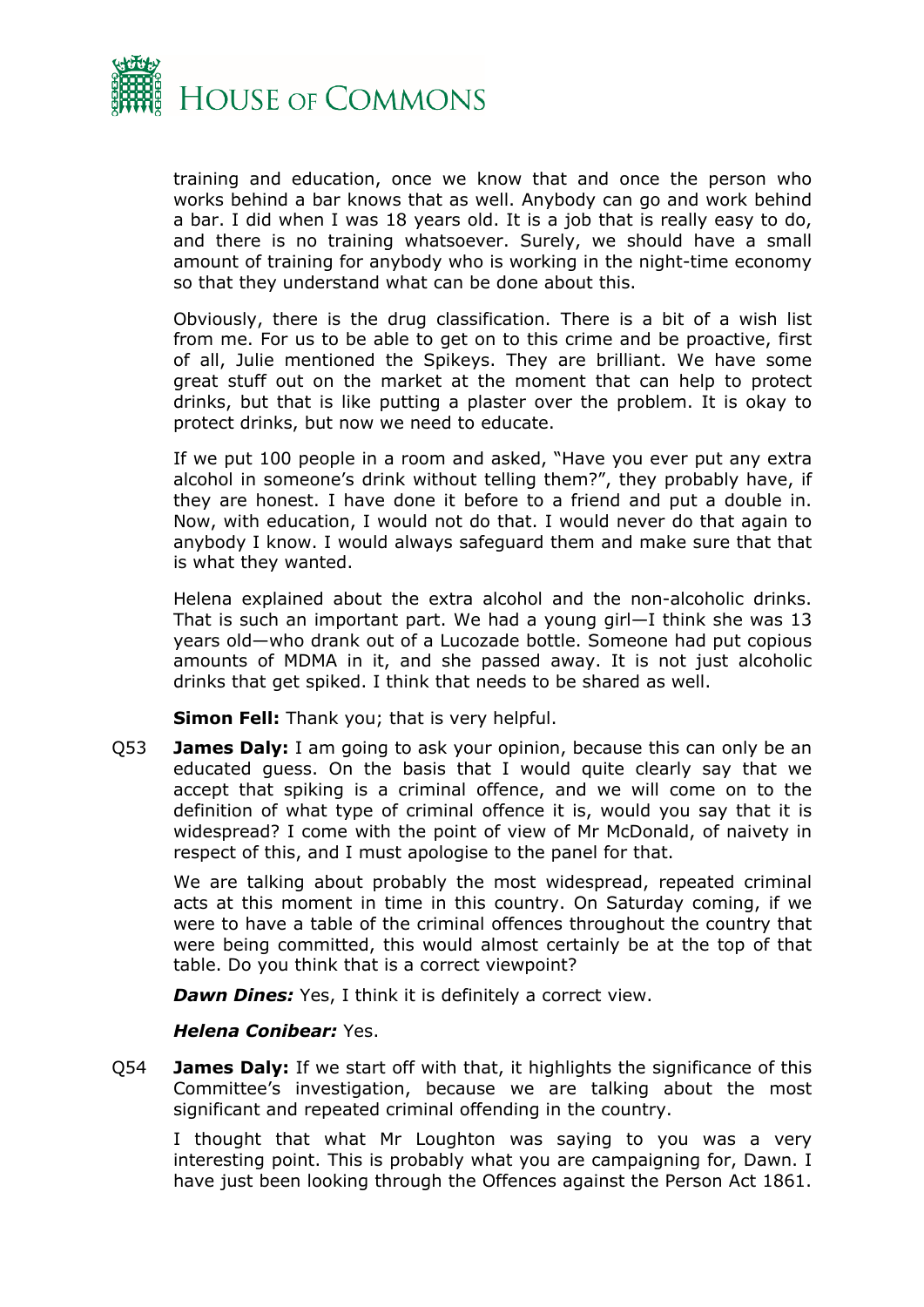

I have been trying to find a criminal offence for the actual act of spiking. If nothing else happens, when you put whatever it is in a glass or whatever, what criminal offence is actually committed? If you are injected, it is quite clearly an assault of some kind and there are perhaps other offences. If you have witness evidence that somebody sees the injection, you may be able to get an assault conviction in respect of that. You have been campaigning on this for a long time, Dawn. If it is putting something into a drink, tell me what criminal offence that falls under.

**Dawn Dines:** That is exactly what we need to sort out today in this inquiry. At the end of the day, putting something untoward into someone's drink is a criminal offence. You can receive up to 10 years in prison for that offence, but it all depends on what criminal activity then happened—

Q55 **James Daly:** Dawn, let me take you a step back. When you say that putting something into someone's drink is a criminal offence, what criminal offence are we talking about?

*Dawn Dines:* Drink spiking can have a sentence of up to 10 years, but it has to have another crime associated with it.

Q56 **James Daly:** To clarify that, and this is a point that is really important, tell me if I am wrong, but I do not think that if somebody puts something into somebody's glass it is a criminal offence on its own merits. It is potentially an assault or something like that. It has to be related to another offence. It is an aggravating factor in another offence, effectively.

#### *Dawn Dines:* Yes.

Q57 **James Daly:** When you were quite rightly talking about the most serious sexual offences, it is an aggravating factor if a victim is drugged. That would be reflected in the sentence. What we are talking about here as part of this investigation is finding a way for the criminal law to penalise people for—I wouldn't say the simple act of spiking, but spiking on its own when there is no other consequence. I think that is something that we are going to have to speak to other witnesses about. The evidence from all three of you on that is incredibly helpful.

When Mr Loughton was asking about prosecution, that is one of the problems, isn't it? The police probably do not know what to charge people with. Dawn, you made a very perceptive point. This is nobody's fault, but if the drug is out of somebody's system after potentially six hours, that means that the forensic medical evidence is not there. Therefore, what is the evidence that the police can rely on?

There are challenges in terms of the investigation. We need to find ways or suggestions as to how to assist the police assist victims and see how these things can be investigated in a way that is sympathetic, thorough and can lead to outcomes. All three witnesses we heard from today had the most horrific assaults carried out on them, and nothing is happening. There seems to be a societal acceptance that this is what happens; this is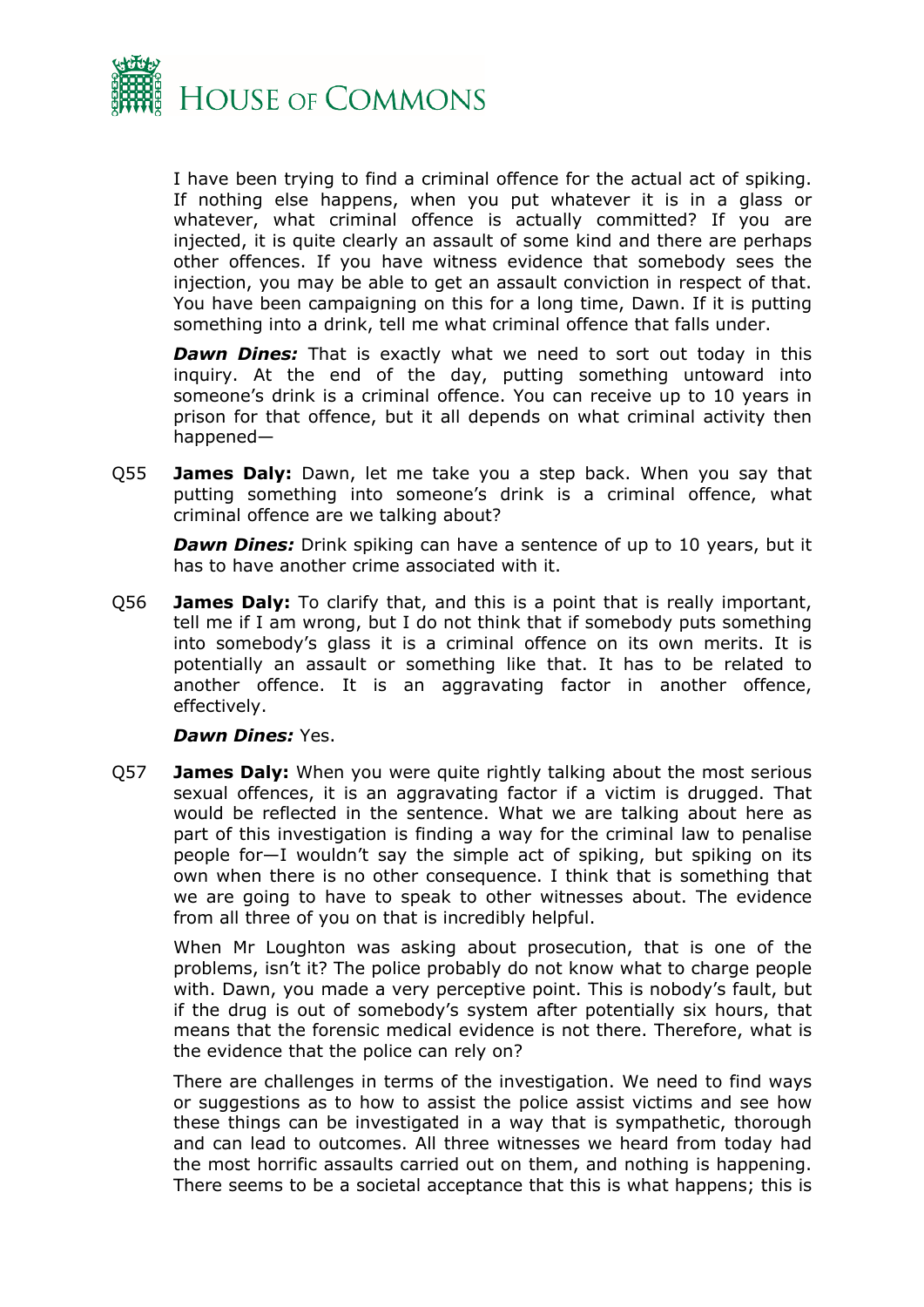

it.

I think it is really good and strong evidence, and obviously the universities are doing good work, but we have to have a stronger response. Education is very important and putting things on the top of bottles is very important, but we have to have a criminal justice outcome so that people know. It is all right telling people, "You shouldn't be doing this," but I want people to know that if they are doing it, they may well be going to prison. Am I unreasonable in that, Julie?

*Julie Spencer:* I do not think you are unreasonable. As you say, I think it is incredibly difficult. For us, it is being spiked with alcohol. Our data is that it is not drugs that students are being spiked with; it is possibly levels of alcohol. How do you prove that? How do you prove that somebody has been spiked with a level of alcohol for what they have chosen not to drink?

*Helena Conibear:* Sorry, but was that just one case?

*Julie Spencer:* No. Out of all our data we have had one positive for drugs, and the rest are alcohol.

*Helena Conibear:* How many for alcohol, out of interest?

*Julie Spencer:* For the people who have come to us, we are doing drug testing. Of the 32 we have tested, 31 are negative for drugs. Maybe 31 are positive for levels of alcohol.

*Helena Conibear:* Not spiked with alcohol but because they are drinking alcohol.

#### *Julie Spencer: Yes.*

Q58 **James Daly:** I am sorry for giving more of a speech than asking a question. In terms of the general points that I am trying to flesh out, Helena, what do you think in respect of some of those things?

*Helena Conibear:* The reason why spiking is so prevalent is that the perpetrators know that there are no ramifications at the moment. That is the bottom line of what we have to address and what this inquiry has to do something about.

Q59 **James Daly:** In terms of the criminal justice side and the police, can you give us some direction as to how you think we should suggest to them that we can improve things in respect of how these matters are investigated? We are going to have police officers and law officers, I am sure.

*Helena Conibear:* If we are going to address drink spiking, I think it has to be four-pronged. A&E and GPs should take it seriously and ensure that the evidence is collated and collected quickly. The police should do the same; ensure that it is taken seriously and that they have the equipment on site. I know that is what is happening in Bristol with the pilot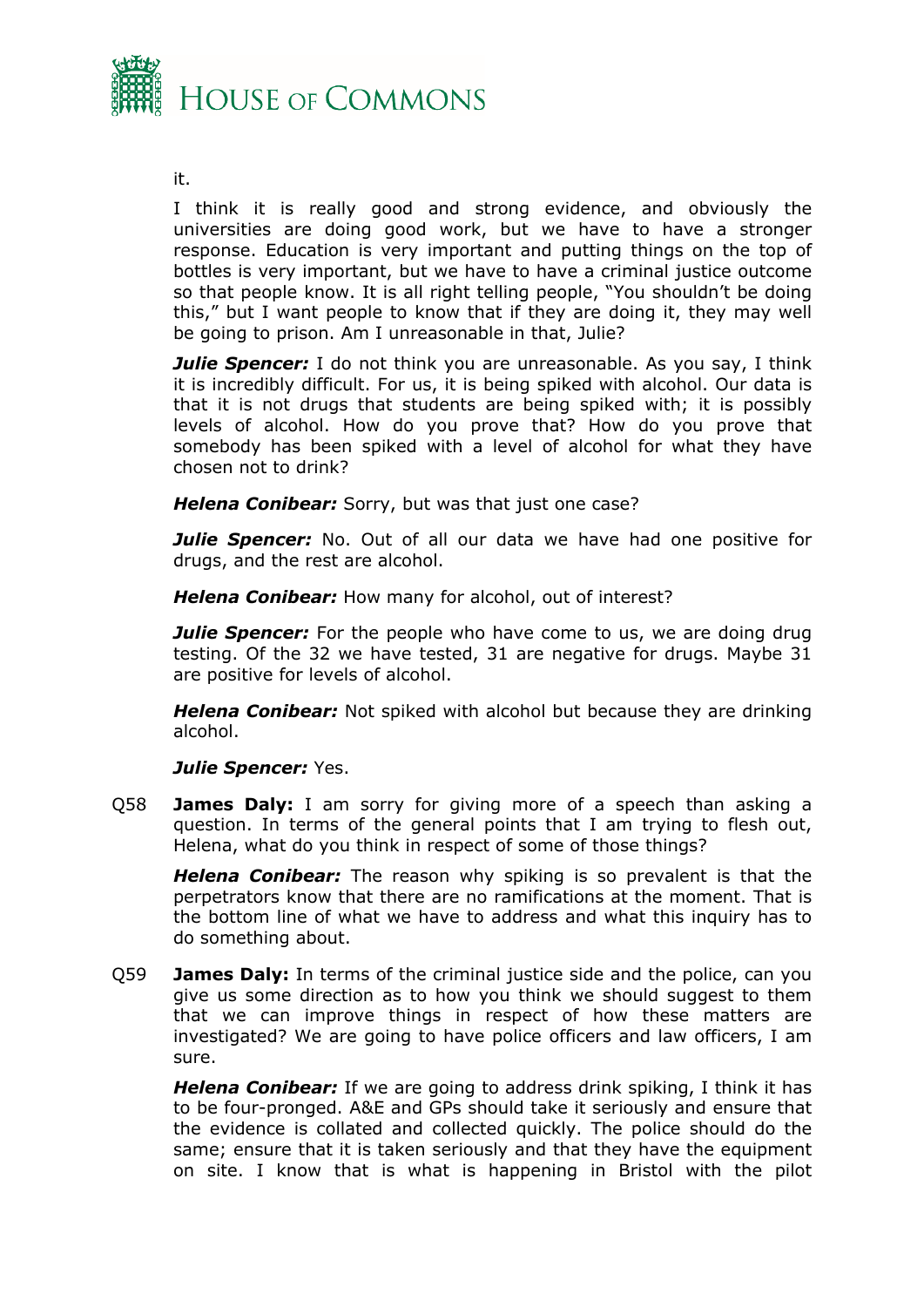

campaign. There will be widely available urine-testing kits and drinkspiking testing kits so that we can gather the evidence and keep the drink. Without that evidence, the prosecutions cannot happen. That is the police, A&E and any frontline services.

We must not forget the voluntary sector. People like Street Angels, Safe Space and Street Pastors do a wonderful job. Empowering them to collect evidence would be very helpful. We need an awareness campaign that also tries to change the mindset of potential spikers in the 16 to 18-yearold age group before they head off into the legal night-time economy or off to college, leaving the safety of home and their trusted friends. That is absolutely key.

Of course, there is a responsibility and a burden on the venues themselves to collect data, to have well-trained staff and to have CCTV footage. Some, of course, do that well through Best Bar None and Pubwatch. It is often the smaller and less regulated venues that we have to try to address in some way as well.

Q60 **James Daly:** Do you have anything to add to that, Dawn?

*Dawn Dines:* What Helena has just said is perfect. She mentioned the voluntary sector. We have the NHS walk-in centres. Why are we not utilising some of the things that are already in place? We know that we need to get bloods taken. It obviously always comes down to money—

*Helena Conibear:* Resources.

*Dawn Dines:* —and resources, and it is very expensive.

Q61 **James Daly:** I may have misunderstood, but at the start of this, Dawn, did you say that you are campaigning for an offence called spiking?

*Dawn Dines:* Yes.

Q62 **James Daly:** Is that what the campaign is?

*Dawn Dines:* It is so that it has its own specific offence code. Then, if we go to Greater Manchester or the Mayor of London and say, "How many drink spiking incidents have happened?" we can get the correct data. The data that you have supplied today has been fantastic, but trying to collect that data and for me to go through to present it to police and crime commissioners, for example—

Q63 **James Daly:** Can we just ignore the data for a second? You are raising a very important point, but what I am trying to say is that this whole thing needs an end point. The end point is that people know, with education and everything else like that, that you are going to get charged if you do this.

#### *Dawn Dines:* Yes.

Q64 **James Daly:** That is what you are effectively asking Parliament to look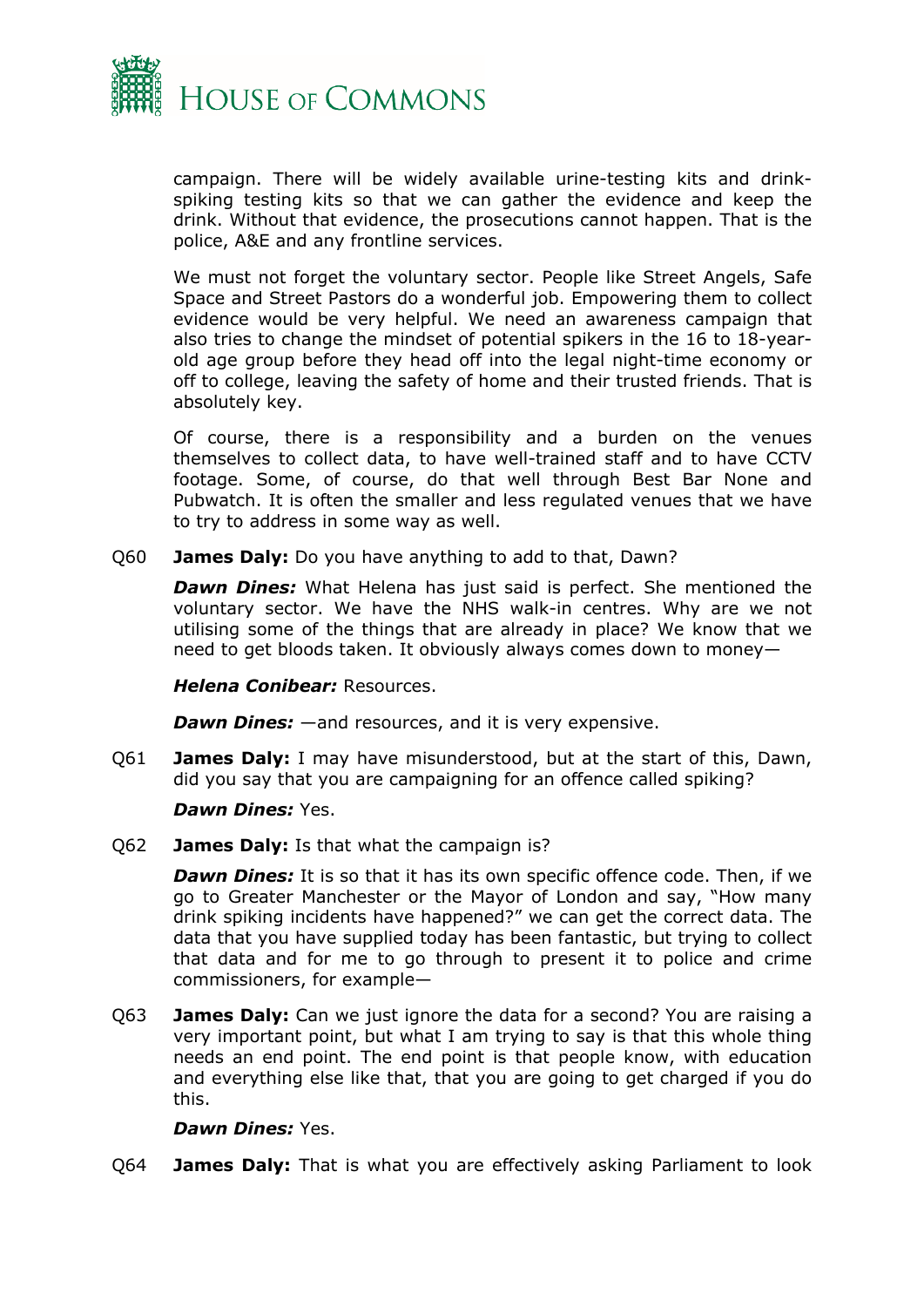

at, and say that on its merits, if somebody spikes somebody without their consent, there should be a specific offence.

#### *Dawn Dines:* Yes.

Q65 **James Daly:** We understand the difficulties of investigation, but that does not mean that we should not have the offence on the statute book.

*Dawn Dines:* Perfect. That is exactly what I am asking, and that alcohol is a drug, so that is included. You should also be able to get a prosecution if somebody is putting extra alcohol into somebody's drink without their consent.

**Chair:** James, it may be helpful for the Committee to get some information and advice from academics about how you could introduce a specific offence around this area. I do not know if the Law Commission has looked at it.

**James Daly:** I don't know.

**Chair:** Certainly, as a Committee, we want to investigate further about this specific offence and how that is possible to do, if it is possible to do it.

**James Daly:** Could I ask one more question?

**Chair:** Yes; ask one more question. We have Prime Minister's Question Time coming up.

Q66 **James Daly:** Apart from all the serious things we have discussed, one of the most alarming things for me is this. The reason I asked the question about prevalence is that it means we have a lot of people wandering around who think it is all right to spike people and that as a society that is what we do.

I know we do not have much time, but is that the case, Julie? From your experience, do you have a whole raft of young people in universities who think this is just a bit of a laugh and it is what you do on a Saturday night? Is that the experience that is being fed back to you?

*Julie Spencer:* It is not the experiences that are being fed back to us. I was listening to Zara earlier, and as a student that is what she was saying. We are seeing spiking happening at house parties. Therefore, that indicates it is with housemates. We do not feel that some of it is particularly malicious. It is probably for a laugh. We have to look at what consequences we should have for that. If we can move forward so that it becomes a crime, it is easier for universities to say, "Well, actually, if you do this and you think it's funny, these may be the consequences."

*Helena Conibear:* I should mention that there is outrage too among a huge number of young adults. I think the tide is changing against, "Oh well, it happens, doesn't it?"

**James Daly:** Thank you very much.

**Chair:** A very big thank you for your time this morning. It has been